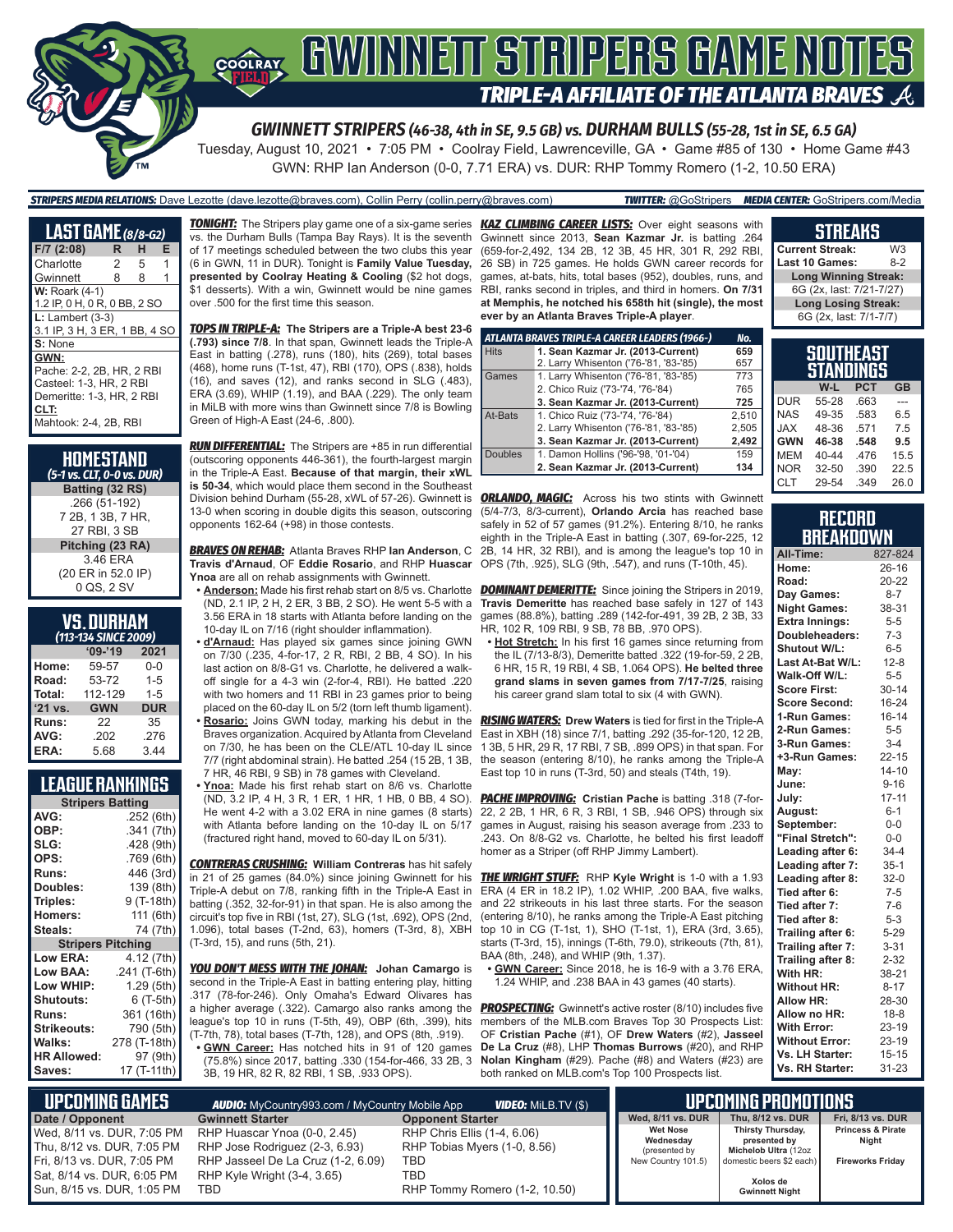

#### *TUESDAY, AUGUST 10, 2021 VS. DURHAM*

### **MANAGER MATT TUIASOSOPO**

**Matt Tuiasosopo** is in his first season as Gwinnett manager and his third season as a coach in the Atlanta Braves organization in 2021. He was named the seventh manager in team history on 3/30/21. Tuiasosopo is both the youngest manager in team history (turned 35 on 5/10) and the first former Gwinnett player to manage the club (hit .221 with 19 HR, 73 RBI in 178 games from 2016-17).

Tuiasosopo made his managerial debut in 2019 with Class-A Rome, leading the club to a 65-74 record and earning Atlanta's Bobby Cox Award for minor league manager of the year. He was set to return to Rome in 2020, but was reassigned to the Braves Alternate Training Site at Coolray Field once the MiLB season was canceled.

| Tuiasosopo's Managerial Career | Games | W-L     | <b>PCT</b> | <b>Plavoffs</b> |
|--------------------------------|-------|---------|------------|-----------------|
| With Gwinnett (1 Season):      | 84    | 46-38   | .548       |                 |
| MiLB Career (2 Seasons):       | 223   | 111-112 | .498       |                 |

*All staff bios available in the 2021 Stripers Media Guide*

| EJECTIONS (3)              |                          |                         |  |  |  |
|----------------------------|--------------------------|-------------------------|--|--|--|
| Player/Coach               | Date/Inning              | <b>Umpire</b>           |  |  |  |
| <b>Ryan Goins</b>          | 5/25 vs. MEM, 7th Inning | <b>HP Clint Vondrak</b> |  |  |  |
| <b>MGR Matt Tuiasosopo</b> | 6/3 vs. JAX, 8th Inning  | <b>HP Alex Tosi</b>     |  |  |  |
| Travis Snider              | 7/30 at MEM, 8th Inning  | HP John Bacon           |  |  |  |

| TEAM DEFENSE (GTH IN TRIPLE-A EAST)                                                                                  |                                                   |                |               |            |            |           |           |
|----------------------------------------------------------------------------------------------------------------------|---------------------------------------------------|----------------|---------------|------------|------------|-----------|-----------|
| <b>PCT</b>                                                                                                           | G                                                 | ТC             | <b>PO</b>     | A          | Е          | <b>DP</b> | ΤP        |
| .983                                                                                                                 | 84                                                | 2999           | 2183          | 764        | 52         | 81        |           |
| <b>Catchers</b>                                                                                                      |                                                   | <b>SB</b>      | $\mathsf{cs}$ | <b>ATT</b> | <b>PCT</b> | <b>PB</b> | W-L       |
| Casteel, Ryan                                                                                                        |                                                   |                | O             |            | .000.      |           | $1 - 1$   |
| Contreras, William                                                                                                   |                                                   | 5              | 0             | 5          | .000       | 2         | $12 - 1$  |
| d'Arnaud, Travis                                                                                                     |                                                   | $\overline{2}$ | 2             | 4          | .500       | U         | $5 - 1$   |
| Jackson, Alex                                                                                                        |                                                   | 10             | 4             | 14         | .286       |           | $11 - 12$ |
| Lucroy, Jonathan                                                                                                     |                                                   | 18             | 5             | 23         | .217       |           | $8 - 15$  |
| Martinez, Carlos                                                                                                     |                                                   | 3              | 0             | 3          | .000       |           | $2 - 1$   |
| Morales, Jonathan                                                                                                    |                                                   | 10             | 4             | 14         | .286       |           | $7 - 7$   |
| Total:                                                                                                               |                                                   | 49             | 15            | 64         | .234       | 7         | 46-38     |
| Outfield Assists (22):<br>Waters (9), Demeritte (4), Ervin (4), Sanchez (2),<br>Almonte (1), Inciarte (1), Pache (1) |                                                   |                |               |            |            |           |           |
|                                                                                                                      | Pitcher Pickoffs (2):<br>Y. Lopez (1), Muller (1) |                |               |            |            |           |           |
| Catcher Pickoffs (2):<br>Casteel (1), Jackson (1)                                                                    |                                                   |                |               |            |            |           |           |

# **STARTS**

|     | <b>By Batting Order</b>                                                                     |
|-----|---------------------------------------------------------------------------------------------|
| 1:  | Waters (58), Pache (12), Inciarte (6), Arcia (5), Almonte (1), Ervin (1), Sanchez (1)       |
| 2:  | Pache (26), Kipnis (22), Arcia (17), Goins (7), Demeritte (3), Waters (3),                  |
|     | Almonte (1), Camargo (1), Ervin (1), Gore (1), Heredia (1) Sanchez (1)                      |
| 3:  | Arcia (34), Camargo (29), d'Arnaud (6), Demeritte (4), Jackson (3), Kipnis (3), Lucroy (3), |
|     | Contreras (2)                                                                               |
| 4:  | Camargo (32), Jackson (17), Demeritte (15), Lucroy (5), Contreras (4), Kipnis (4),          |
|     | Almonte (3), Casteel (3), Kazmar Jr. (1)                                                    |
| 5:  | Contreras (16), Lucroy (13), Goins (11), Kazmar Jr. (10), Almonte (8), Jackson (8),         |
|     | Demeritte (5), Kipnis (5), Camargo (3), Snider (2), Casteel (1), Ervin (1), Sanchez (1)     |
| 6:  | Goins (17), Casteel (10), Kazmar Jr. (10), Demeritte (8), Ervin (8), Snider (8),            |
|     | Lucroy (5), Pache (5), Almonte (4), Sanchez (4), Waters (4), Jackson (1)                    |
| 7:  | Ervin (20), Kazmar Jr. (16), Goins (11), Sanchez (11), Snider (10), Pache (5),              |
|     | Casteel (4), Demeritte (4), Morales (2), Almonte (1)                                        |
| 8:  | Sanchez (28), Ervin (12), Morales (11), Kazmar Jr. (9), Snider (8), Goins (5),              |
|     | Casteel (4), Gore (4), Brugman (1), Martinez (1), Unroe (1)                                 |
| 9:  | Starting Pitchers (48), Morales (10), Sanchez (10), Ervin (3), Gore (3), Snider (3),        |
|     | Casteel (2), Kazmar Jr. (2), Martinez (2), Unroe (1)                                        |
|     | <b>By Position</b>                                                                          |
| C:  | Jackson (23), Lucroy (23), Morales (14), Contreras (13), d'Arnaud (6), Martinez (3),        |
|     | Casteel (2)                                                                                 |
| 1B: | Camargo (33), Casteel (20), Snider (12), Kazmar Jr. (8), Morales (6), Lucroy (2),           |
|     | Unroe (2), Goins (1)                                                                        |
| 2B: | Kipnis (26), Goins (21), Sanchez (19), Kazmar Jr. (16), Arcia (1), Morales (1)              |
| 3B: | Camargo (29), Kazmar Jr. (23), Sanchez (19), Goins (8), Arcia (3), Morales (2)              |
| SS: | Arcia (47), Goins (21), Sanchez (14), Camargo (1), Kazmar Jr. (1)                           |
| LF: | Waters (26), Ervin (21), Almonte (9), Gore (8), Snider (7), Kipnis (5), Arcia (4),          |
|     | Demeritte (2), Heredia (1), Sanchez (1)                                                     |
| CF: | Pache (46), Waters (27), Ervin (6), Inciarte (5)                                            |
| RF: | Demeritte (34), Ervin (18), Waters (12), Almonte (8), Snider (8), Sanchez (3),              |
|     | Camargo (1)                                                                                 |
| DH: | Contreras (9), Jackson (6), Demeritte (3), Kipnis (3), Snider (3), Casteel (2), Pache (2),  |
|     | Almonte (1), Arcia (1), Brugman (1), Camargo (1), Ervin (1), Inciarte (1), Lucroy (1)       |
|     |                                                                                             |
|     |                                                                                             |

|               | VS. 2021 OPPONENTS                                                         |          |          |               |         |       |         |  |  |  |  |  |  |
|---------------|----------------------------------------------------------------------------|----------|----------|---------------|---------|-------|---------|--|--|--|--|--|--|
|               | <b>Total</b><br><b>Total</b><br>Home<br>Home<br><b>Road</b><br><b>Road</b> |          |          |               |         |       |         |  |  |  |  |  |  |
| <b>CLT</b>    | $5 - 1$                                                                    | $11 - 1$ | $16 - 2$ | COL           |         |       | ---     |  |  |  |  |  |  |
| <b>DUR</b>    | ---                                                                        | $1 - 5$  | $1 - 5$  | LOU           | $4 - 2$ | ---   | $4 - 2$ |  |  |  |  |  |  |
| <b>JAX</b>    | $1 - 5$                                                                    | ---      | $1 - 5$  | <b>MW DIV</b> | $4 - 2$ | $0-0$ | $4 - 2$ |  |  |  |  |  |  |
| <b>MEM</b>    | $5 - 1$                                                                    | 7-5      | $12 - 6$ |               |         |       |         |  |  |  |  |  |  |
| <b>NAS</b>    | $6-6$                                                                      | $0-6$    | $6 - 12$ |               |         |       |         |  |  |  |  |  |  |
| <b>NOR</b>    | $5 - 1$                                                                    | $1 - 5$  | $6-6$    |               |         |       |         |  |  |  |  |  |  |
| <b>SE DIV</b> | $22 - 14$                                                                  | 20-22    | 42-36    |               |         |       |         |  |  |  |  |  |  |

## **LAST AT-BAT WINS** *(12)*

| The Stripers are 12-8 (.600) in games decided in the last at-bat in 2021.                                                                                                                                                       |                                                                                                                                                                                    |                                                                                                                                                                                                                                                                                       |  |  |  |  |  |  |  |
|---------------------------------------------------------------------------------------------------------------------------------------------------------------------------------------------------------------------------------|------------------------------------------------------------------------------------------------------------------------------------------------------------------------------------|---------------------------------------------------------------------------------------------------------------------------------------------------------------------------------------------------------------------------------------------------------------------------------------|--|--|--|--|--|--|--|
| Date/Opponent                                                                                                                                                                                                                   | <b>Score</b>                                                                                                                                                                       | <b>Game-Winning Play</b>                                                                                                                                                                                                                                                              |  |  |  |  |  |  |  |
| 5/4 at Charlotte<br>5/9 at Charlotte<br>5/14 vs. Louisville<br>5/16 vs. Louisville<br>5/25 vs. Memphis<br>6/9-G2 at Memphis<br>6/18 vs. Nashville<br>6/30 at Durham<br>7/18 at Charlotte<br>8/1 at Memphis<br>8/6 vs. Charlotte | 10-9 (12th)<br>12-9 (10th)<br>$2-1$ (8th)<br>5-4 $(9th)*$<br>$2-1$ (9th) <sup>*</sup><br>$3-1$ (8th)<br>8-7 (10th)*<br>$2-1$ (9th)<br>13-12 (9th)<br>$4-2$ (9th)<br>4-3 $(11th)^*$ | Almonte scores on E4 (Reynolds)<br>Camargo RBI single<br>Arcia solo HR<br>Arcia walk-off solo HR<br>Kazmar walk-off single<br>Waters RBI single<br>Arcia scores on E4 (Hiura on Lucroy FC)<br>Pache RBI single<br>Contreras RBI double<br>Ervin RBI single<br>Morales walk-off single |  |  |  |  |  |  |  |
| 8/8-G1 vs. Charlotte                                                                                                                                                                                                            | 4-3 $(7th)*$                                                                                                                                                                       | d'Arnaud walk-off single                                                                                                                                                                                                                                                              |  |  |  |  |  |  |  |

*\*Denotes "walk-off" win*

# **GWINNETT PLAYERS USED** *(56 IN 2021)*

**Pitchers (32)** Anderson, Ian Arano, Victor Biddle, Jesse Bradford, Chasen Burrows, Thomas Chavez, Jesse Davidson, Tucker De La Cruz, Jasseel *Edwards Jr., Carl* Flaa, Jay Greene, Shane Hernandez, Daysbel Horacek, Mitch Johnstone, Connor *Jones, Nate* Kelley, Trevor Kingham, Nolan Lee, Dylan Lopez, Yoan Martin, Chris Minter, A.J. Muller, Kyle Newcomb, Sean Roark, Tanner Rodriguez, Jose Santana, Edgar *Tice,Ty* Toussaint, Touki Webb, Jacob *Wilson, Bryse* Wright, Kyle Ynoa, Huascar

Almonte, Abraham Arcia, Orlando *Brugman, Jaycob* Camargo, Johan Casteel, Ryan Contreras, William d'Arnaud, Travis Demeritte, Travis Ervin, Phillip Goins, Ryan Gore, Terrance Heredia, Guillermo Inciarte, Ender *Jackson, Alex* Kazmar Jr., Sean Kipnis, Jason

*Lucroy, Jonathan* Martinez, Carlos Morales, Jonathan Pache, Cristian Sanchez, Yolmer Snider, Travis Unroe, Riley Waters, Drew

*Italics = Player no longer in Braves organization*

### **BASS-LANTA**

OF Abraham Almonte RHP Ian Anderson INF/OF Orlando Arcia LHP Jesse Biddle INF Johan Camargo RHP Jesse Chavez C William Contreras C Travis d'Arnaud LHP Tucker Davidson RHP Carl Edwards Jr.

**30 players have played for both Gwinnett and Atlanta in 2021:** RHP Jay Flaa RHP Shane Greene OF Guillermo Heredia OF Ender Inciarte C Alex Jackson RHP Nate Jones INF Sean Kazmar Jr. C Jonathan Lucroy RHP Chris Martin LHP A.J. Minter

LHP Kyle Muller (Debut) LHP Sean Newcomb OF Cristian Pache RHP Edgar Santana RHP Ty Tice RHP Touki Toussaint RHP Jacob Webb RHP Bryse Wilson RHP Kyle Wright RHP Huascar Ynoa

# **ATLANTA BRAVES REHAB ASSIGNMENTS** *(10 IN 2021)*

**Player Injury (IL Date)** RHP Chris Martin RT Shoulder Inflammation (4/7) 5/5-5/11<br>CF Ender Inciarte Strained I T Hamstring (4/17) 5/6-5/12 OF Ender Inciarte Strained LT Hamstring (4/17) 5/6-5<br>OF Guillermo Heredia RT Hamstring Inflammation (5/1) 5/14 OF Guillermo Heredia RT Hamstring Inflammation (5/1) 5/14<br>C Alex Jackson Strained LT Hamstring (5/2) 5/21-6/9, 6/30-7/20 C Alex Jackson Strained LT Hamstring (5/2) 5/21-6/9<br>CF Cristian Pache RT Hamstring Inflammation (5/14) 5/29-6/1 OF Cristian Pache RT Hamstring Inflammation (5/14)<br>RHP Touki Toussaint RT Shoulder Strain (3/26) RHP Touki Toussaint RT Shoulder Strain (3/26) 6/22-7/15<br>C Travis d'Arnaud Torn LT Thumb Ligament (5/2) 7/30-C Travis d'Arnaud Torn LT Thumb Ligament (5/2) 7/30<br>RHP Ian Anderson RT Shoulder Inflammation (7/16) 8/5-RHP Ian Anderson RT Shoulder Inflammation (7/16) 8/5-<br>RHP Huascar Ynoa Fractured RT Hand (5/17) 8/6-RHP Huascar Ynoa Fractured RT Hand (5/17) 8/6- RT Abdominal Strain (7/7)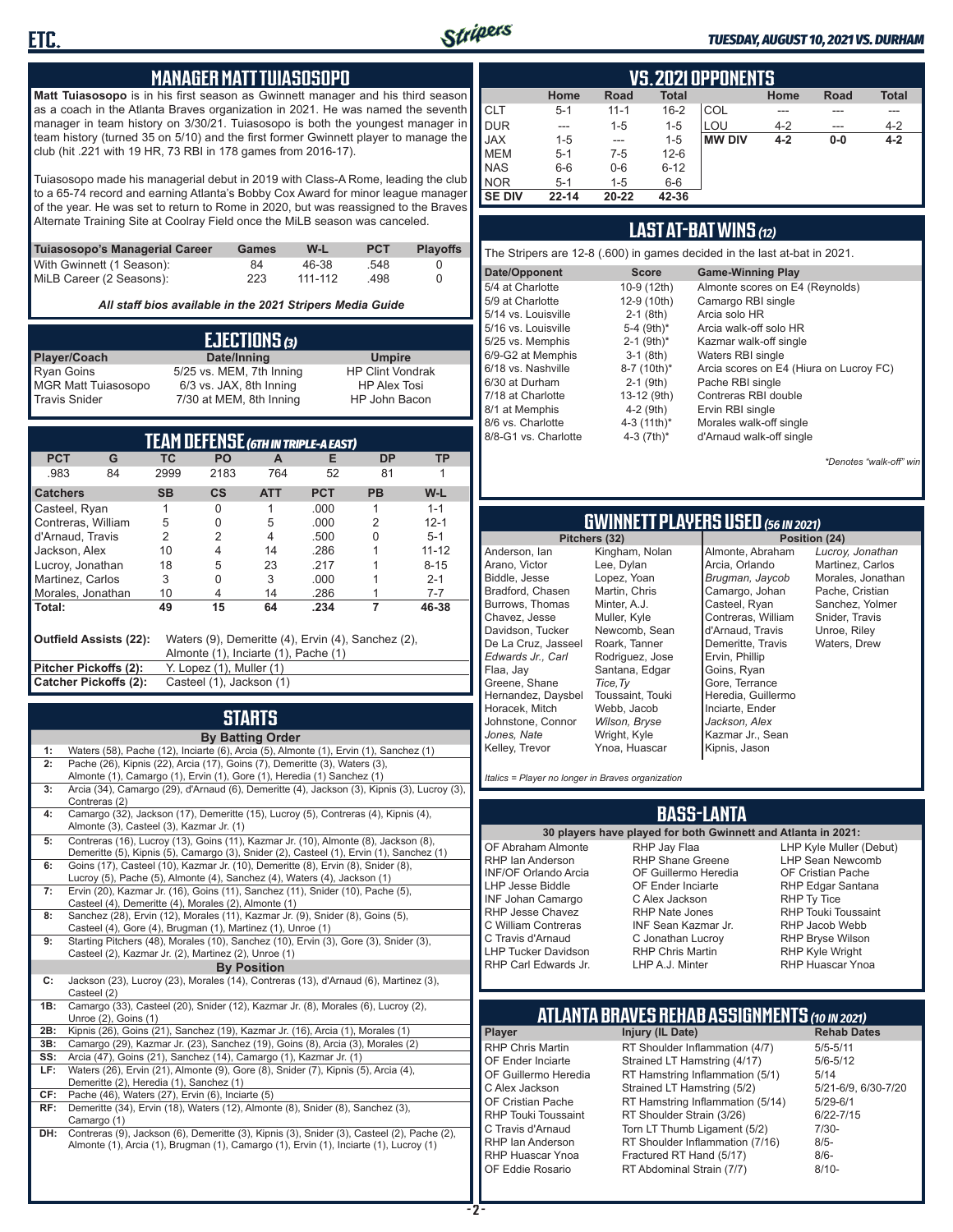## **STARTING PITCHER**



#### *TUESDAY, AUGUST 10, 2021 VS. DURHAM*

# **36****IAN ANDERSON**

|      |     | QU TANANDLIQUN                                    | ON BRAVES 40-MAN ROSTER                                               |
|------|-----|---------------------------------------------------|-----------------------------------------------------------------------|
| B/T: | R/R | <b>BORN:</b> 5/2/98 in Rexford. New York (Age 23) |                                                                       |
| HT:  | 6-3 |                                                   | ACQUIRED: Braves' 1st round pick (3rd overall) in 2016 June draft out |
| WT:  | 170 | of Shenendehowa High School (Clifton Park, NY)    |                                                                       |

*TONIGHT'S START:* Anderson makes his second rehab start with Gwinnett in game one of a six-game series vs. Durham ... Has been on Atlanta's 10-day injured list since 7/16 (right shoulder inflammation) ... Is 1-2 with a 6.67 ERA and .243 BAA in six career regular-season starts with Gwinnett ... Made his first rehab start for the Stripers on 8/5 vs. Charlotte (ND, 2.1 IP, 2 H, 2 ER, 3 BB, 2 SO in 10-6 loss).

*2021 WITH ATLANTA:* Entered the season ranked the Braves' No. 2 prospect and No. 18 in baseball by MLB.com ... Made Atlanta's Opening Day Roster for the first time ... Prior to injury, went 5-5 with a 3.56 ERA and .226 BAA in 18 starts (8 quality) ... Has five scoreless starts, including two of 7.0 IP (4/27 vs. CHC, 6/10 at PHI) ... Went 2-0 with a 2.48 ERA and .196 BAA in five April starts ... After going 4-1 with a 2.82 ERA in his first nine starts through 5/21, went 1-4 with a 4.40 ERA over his next nine starts.

*2020 SEASON:* Opened the year at the Braves' Alternate Training Site at Coolray Field ... Had his contract selected by Atlanta on 8/25 and made his MLB debut, going 3-2 with a 1.95 ERA and .172 BAA in six starts ... Won his debut start on 8/26 vs. the New York Yankees (6.0 IP, 1 H, 1 ER, 1 HR, 2 BB, 6 SO in 5-1 win, G1 of DH, solo HR by Luke Voit in 6th) ... Made four starts during his MLB Postseason debut, going 2-0 with a 0.96 ERA and .164 BAA ... Didn't allow a run over his first three Postseason starts, 10/1 vs. Cincinnati in the NLWCS (win, 6.0 IP, 2 H, 9 SO), 10/7 vs. Miami in the NLDS (win, 5.2 IP, 3 H, 8 SO), and 10/13 vs. the Los Angeles Dodgers in the NLCS (ND, 4.0 IP, 1 H, 5 SO) ... **Finished seventh in NL Rookie of the Year voting**.

*MiLB CAREER ACCOLADES:* **2018:** Florida State League Postseason All-Star (2-6, 2.52 ERA in 20 starts with Advanced-a Florida) ... **2019:** Southern League Midseason All-Star and SiriusXM MLB All-Star Futures Game selection (5-4, 2.85 ERA in 14 firsthalf starts with Double-A Mississippi) ... MiLB.com Braves Organization All-Star (8-7, 3.38 ERA in 26 starts between Mississippi and Triple-A Gwinnett.).

|              | <b>ANDERSON'S OVERALL STATS</b> |         |            |       |           |           |     |            |             |  |  |  |  |
|--------------|---------------------------------|---------|------------|-------|-----------|-----------|-----|------------|-------------|--|--|--|--|
| Year         | Team                            | $W-L$   | <b>ERA</b> | G/GS  | <b>HR</b> | <b>BB</b> | so  | <b>BAA</b> | <b>WHIP</b> |  |  |  |  |
| 12021        | ATLANTA (MLB)                   | $5 - 5$ | 3.56       | 18/18 | 9         | 39        | 98  | .226       | 1.25        |  |  |  |  |
|              | Gwinnett (AAA)                  | $0 - 0$ | 7.71       | 1/1   |           |           |     | .250       | 2.14        |  |  |  |  |
| MiLB Career: |                                 | 17-21   | 2.94       | 81/81 | 16        | 172       | 453 | 214        | 1.23        |  |  |  |  |
| MLB Career:  |                                 | $8-7$   | 3.16       | 24/24 | 10        | 53        | 139 | 213        | 1 21        |  |  |  |  |

| <b>ANDERSON'S 2021 SPLITS (WITH GWINNETT)</b> |                       |           |                       |  |  |  |  |  |  |  |  |
|-----------------------------------------------|-----------------------|-----------|-----------------------|--|--|--|--|--|--|--|--|
| Home:                                         | 0-0, 7.71 ERA (1G)    | Road:     | $0-0, - -$ ERA $(0G)$ |  |  |  |  |  |  |  |  |
| Day:                                          | $0-0, - -$ ERA $(0G)$ | Night:    | 0-0, 7.71 ERA (1G)    |  |  |  |  |  |  |  |  |
| Starter:                                      | 0-0, 7.71 ERA (1G)    | Reliever: | $0-0, - -$ ERA $(0G)$ |  |  |  |  |  |  |  |  |
| Vs. LHB:                                      | .000 BAA, 0 HR        | Vs. RHB:  | .333 BAA, 0 HR        |  |  |  |  |  |  |  |  |

|                                                                                 | <b>ANDERSON VS. DURHAM</b> |      |   |               |     |   |  |   |  |  |  |  |  |  |
|---------------------------------------------------------------------------------|----------------------------|------|---|---------------|-----|---|--|---|--|--|--|--|--|--|
| <b>SO</b><br>W-L<br><b>BB</b><br><b>ERA</b><br><b>HR</b><br>ER<br>GS<br>ΙP<br>G |                            |      |   |               |     |   |  |   |  |  |  |  |  |  |
| 2019:                                                                           | $0 - 1$                    | 8.31 |   |               | 8.2 | 9 |  |   |  |  |  |  |  |  |
| 2021:                                                                           | $0-0$                      | $ -$ |   |               | 0.0 |   |  |   |  |  |  |  |  |  |
| Career:                                                                         | $0 - 1$                    | 8.31 | 2 | $\mathcal{P}$ | 82  | 9 |  | ာ |  |  |  |  |  |  |

| <b>ANDERSON'S HIGHS &amp; LOWS</b> |                             |                                   |  |  |  |  |  |  |  |  |
|------------------------------------|-----------------------------|-----------------------------------|--|--|--|--|--|--|--|--|
|                                    | <b>Season</b>               | Career (MiLB and MLB)             |  |  |  |  |  |  |  |  |
| IP:                                | 7.0 (3x, last: 7/1 vs. NYM) | 7.2 (8/1/18, FLA at CHA)          |  |  |  |  |  |  |  |  |
| so:                                | 9 (6/26 at CIN)             | 14 (6/28/19, MIS vs. JXN)         |  |  |  |  |  |  |  |  |
| BB:                                | 5 (7/11 at MIA)             | 6 (2x, last: 8/30/19, GWN at DUR) |  |  |  |  |  |  |  |  |
| IH:                                | 7 (2x, last: 6/16 vs. BOS)  | 8 (5/30/17, ROM at GVL)           |  |  |  |  |  |  |  |  |
| <b>IER:</b>                        | 4 (6x, last: 7/11 at MIA)   | 6 (4/23/19, MIS vs. MTG)          |  |  |  |  |  |  |  |  |
| Low-Hit CG:                        | No 9.0 IP CG                | No 9.0 IP CG                      |  |  |  |  |  |  |  |  |
| Low-ER CG:                         | No 9.0 IP CG                | No 9.0 IP CG                      |  |  |  |  |  |  |  |  |

|            | <b>ANDERSON'S 2021 STARTS (ALL LEVELS)</b> |               |     |                |    |                |           |                |           |           |                         |              |                                                |
|------------|--------------------------------------------|---------------|-----|----------------|----|----------------|-----------|----------------|-----------|-----------|-------------------------|--------------|------------------------------------------------|
| Team       | Date/Opp.                                  | <b>Result</b> | IP  | н              | R. | <b>ER</b>      | <b>HR</b> | <b>BB</b>      | <b>SO</b> | NP-S      | Opp. Starter            | <b>Final</b> | <b>Notes</b>                                   |
| <b>ATL</b> | 4/4 at PHI                                 | <b>ND</b>     | 5.0 | 4              |    |                |           |                |           | 88-55     | Zach Eflin              | $L, 1-2$     | Did not receive any runs of support.           |
| <b>ATL</b> | 4/10 vs. PHI                               | <b>ND</b>     | 5.1 | 5              | 4  | 4              | 2         |                | 6         | 89-56     | Zach Eflin              | W. 5-4       | HRs hit by Andrew McCutchen, Bryce Harper.     |
| <b>ATL</b> | 4/15 vs. MIA                               | <b>ND</b>     | 5.0 | 6              | 3  | 3              |           | 4              | 6         | 98-57     | Trevor Rogers           | W. 7-6       | Dansby Swanson hit walk-off single in 9th.     |
| <b>ATL</b> | 4/21 at NYY                                | W. 1-0        | 6.2 | 4              | 0  | 0              | 0         | 4              | 4         | 97-65     | Corey Kluber            | W. 4-1       | All 4 hits allowed were singles.               |
| <b>ATL</b> | 4/27 vs. CHC                               | W, 2-0        | 7.0 |                | 0  | $\Omega$       | 0         |                | 8         | 90-59     | <b>Trevor Williams</b>  | W, 5-0       | Tied MLB career high in IP (9/12/20 at WSH).   |
| <b>ATL</b> | 5/2 at TOR                                 | L. 2-1        | 4.0 | 6              | 4  | 4              | 0         | 2              | 5         | 89-56     | Ross Stripling          | $L, 2-7$     | Allowed a pair of doubles.                     |
| <b>ATL</b> | 5/8 vs. PHI                                | <b>ND</b>     | 6.0 | 6              | 3  | 3              |           | 3              |           | 94-52     | Vince Velasquez         | W. 8-7       | Braves overcame 3-run deficit to win in 12th.  |
| <b>ATL</b> | 5/15 at MIL                                | W. 3-1        | 6.0 | 2              |    |                | 0         | 4              | 4         | 110-61    | <b>Brett Anderson</b>   | W. 5-1       | Threw a professional career-high 110 pitches.  |
| <b>ATL</b> | 5/21 vs. PIT                               | W. 4-1        | 6.0 | 6              | 0  | 0              | 0         | $\Omega$       | 6         | $92 - 62$ | <b>Tyler Anderson</b>   | W. 20-1      | First start with 0 BB since 9/24/20 vs. MIA.   |
| <b>ATL</b> | 5/29 at NYM                                | $L, 4-2$      | 4.0 |                | 4  | 4              | 2         |                | 6         | 87-55     | Taijuan Walker          | L. 2-13      | Most hits allowed in MLB start since 9/24/20.  |
| <b>ATL</b> | 6/4 vs. LAD                                | L. 4-3        | 4.1 |                | 4  | 4              | O         | 3              | 6         | 98-57     | Julio Urias             | $L, 5-9$     | LAD scored 8 runs in the 5th inning.           |
| <b>ATL</b> | 6/10 at PHI                                | <b>ND</b>     | 7.0 | 4              | 0  | $\Omega$       | 0         |                | 4         | 98-66     | Zack Wheeler            | L. 3-4       | PHI scored 3 runs in 10th inning for walk-off. |
| <b>ATL</b> | 6/16 vs. BOS                               | <b>ND</b>     | 4.0 |                | 4  | 4              | 0         |                | 5         | 87-57     | <b>Garrett Richards</b> | L. 8-10      | Allowed 4 doubles.                             |
| <b>ATL</b> | G2, 6/21 at NYM                            | W. 5-3        | 5.1 | 3              | 0  | 0              | 0         |                | 5         | 85-50     | Jerad Eickhoff          | W, 1-0       | Ronald Acuña Jr. HR was only run in game.      |
| <b>ATL</b> | 6/26 at CIN                                | L. 5-4        | 6.0 | 5              | 3  | 3              |           |                | 9         | 97-60     | Luis Castillo           | L. 1-4       | Tied most MLB strikeouts (9/12/20 at WSH).     |
| <b>ATL</b> | 7/1 vs. NYM                                | <b>ND</b>     | 7.0 | 3              | 2  | $\overline{2}$ |           | $\overline{2}$ | 2         | 97-59     | Jacob deGrom            | W. 4-3       | Freddie Freeman hit walk-off single in 9th.    |
| <b>ATL</b> | 7/6 at PIT                                 | <b>ND</b>     | 5.0 | 5              |    |                |           | 3              | 4         | 91-56     | Chad Kuhl               | $L, 1-2$     | Pittsburgh won on a walk-off walk.             |
| <b>ATL</b> | 7/11 at MIA                                | L. 5-5        | 2.1 | 6              | 4  | 4              |           | 5              | 4         | 64-32     | Pablo Lopez             | $L, 4-7$     | Placed on 10-day IL on 7/16.                   |
| <b>GWN</b> | 8/5 vs. CLT                                | <b>ND</b>     | 2.1 | $\overline{2}$ | 2  | $\overline{2}$ | 0         | 3              | 2         | 47-24     | Jonathan Stiever        | L. 6-10      | Both runs scored after his exit (Johnstone).   |

|                     | <b>STRIPERS STARTING PITCHERS (13 IN 2021)</b> |            |           |          |         |                             |                            |                                                     |  |  |  |  |
|---------------------|------------------------------------------------|------------|-----------|----------|---------|-----------------------------|----------------------------|-----------------------------------------------------|--|--|--|--|
| <b>Pitcher</b>      | W-L                                            | <b>ERA</b> | <b>GS</b> | QS       |         | <b>Team W-L Run Support</b> | <b>Last Gwinnett Start</b> | <b>Final Line</b>                                   |  |  |  |  |
| Anderson, lan       | $0 - 0$                                        | 7.71       |           |          | $0 - 1$ | 2.00 RPG (2 Tot.)           | 8/5 vs. CLT (ND)           | 2.1 IP, 2 H, 2 R, 2 ER, 3 BB, 2 SO (47p/24s)        |  |  |  |  |
| Burrows, Thomas     | $0 - 0$                                        | 0.00       |           |          | $1 - 0$ | 0.00 RPG (0 Tot.)           | 7/21-G1 vs. NOR (ND)       | 1.0 IP, 0 H, 1 R, 0 ER, 3 BB, 2 SO (32p/13s)        |  |  |  |  |
| Davidson, Tucker    | $2 - 1$                                        | 0.90       | 3         |          | $2 - 1$ | 5.33 RPG (16 Tot.)          | 5/23 at NAS (L)            | 6.0 IP, 1 H, 1 R, 1 ER, 1 BB, 9 SO, 1 HR (82p/51s)  |  |  |  |  |
| De La Cruz, Jasseel | $0 - 2$                                        | 6.48       | 14        | $\Omega$ | $8-6$   | 2.43 RPG (34 Tot.)          | 8/8-G2 vs. CLT (ND)        | 4.0 IP, 5 H, 2 R, 2 ER, 3 BB, 1 SO, 1 HBP (69p/42s) |  |  |  |  |
| Johnstone, Connor   | $1 - 6$                                        | 7.16       | 11        | $\Omega$ | $4 - 7$ | 1.82 RPG (20 Tot.)          | 7/31 at MEM (ND)           | 2.0 IP, 1 H, 0 R, 0 BB, 1 SO (27p/15s)              |  |  |  |  |
| Kingham, Nolan      | $0 - 3$                                        | 8.44       | 5         | $\Omega$ | $2 - 3$ | 1.40 RPG (7 Tot.)           | 7/30 at MEM (ND)           | 5.0 IP, 7 H, 5 R, 5 ER, 3 BB, 2 SO, 2 HR (94p/64s)  |  |  |  |  |
| Muller, Kyle        | $2 - 2$                                        | 3.92       | 9         |          | $7-2$   | 4.22 RPG (38 Tot.)          | 7/14 at CLT (ND)           | 4.0 IP, 1 H, 0 R, 2 BB, 4 SO, 1 WP (71p/44s)        |  |  |  |  |
| Roark, Tanner       | $0 - 0$                                        | 0.00       |           | $\Omega$ | $2 - 0$ | 4.00 RPG (8 Tot.)           | 7/25 vs. NOR (ND)          | 3.0 IP, 1 H, 0 R, 0 BB, 3 SO, 1 HBP (32p/23s)       |  |  |  |  |
| Rodriguez, Jose     | $2 - 3$                                        | 7.44       | 9         | $\Omega$ | $4 - 5$ | 2.89 RPG (26 Tot.)          | 8/4 vs. CLT (W)            | 5.0 IP, 2 H, 0 R, 0 BB, 4 SO (61p/45s)              |  |  |  |  |
| Toussaint. Touki    | $2 - 1$                                        | 4.32       | 4         |          | $2 - 2$ | 3.50 RPG (14 Tot.)          | 7/13 at CLT (W)            | 6.0 IP, 3 H, 2 R, 2 ER, 3 BB, 7 SO, 1 HR (89p/54s)  |  |  |  |  |
| Wilson, Bryse       | $4 - 2$                                        | 4.47       | 9         | 3        | $6 - 3$ | 3.00 RPG (27 Tot.)          | 7/7 vs. NAS (ND)           | 5.0 IP, 8 H, 5 R, 5 ER, 2 BB, 2 SO, 2 HR (81p/50s)  |  |  |  |  |
| Wright, Kyle        | $3 - 4$                                        | 3.65       | 15        | 5.       | $7-8$   | 1.93 RPG (29 Tot.)          | 8/8-G1 vs. CLT (ND)        | 4.2 IP, 6 H, 3 R, 2 ER, 3 BB, 6 SO, 1 HR (97p/62s)  |  |  |  |  |
| Ynoa, Huascar       | $0 - 0$                                        | 2.45       |           |          | $1 - 0$ | 0.00 RPG (0 Tot.)           | 8/6 vs. CLT (ND)           | 3.2 IP, 4 H, 3 R, 1 ER, 0 BB, 4 SO, 1 HR (68p/46s)  |  |  |  |  |
| Total:              | $16 - 24$                                      | 5.00       | 84        | 15       | 46-38   | 2.63 RPG (221 Tot.)         |                            |                                                     |  |  |  |  |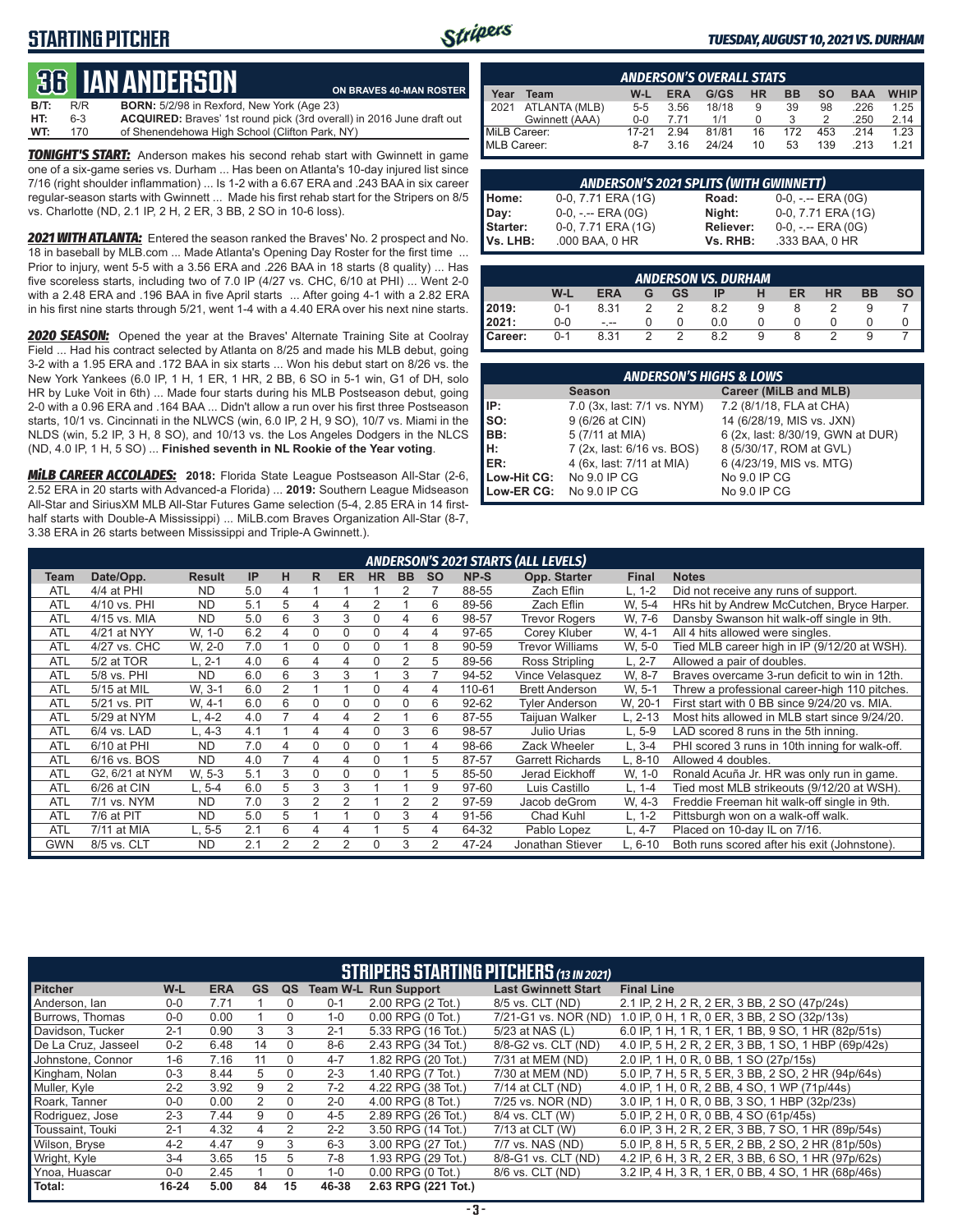## **BULLPEN**



#### *TUESDAY, AUGUST 10, 2021 VS. DURHAM*

|                                                                                                | <b>STRIPERS PITCHING BREAKDOWN</b>                                           |      |                |       |     |    |     |      |        |  |  |  |
|------------------------------------------------------------------------------------------------|------------------------------------------------------------------------------|------|----------------|-------|-----|----|-----|------|--------|--|--|--|
| <b>BAA</b><br><b>SO</b><br><b>BB</b><br>W-L<br><b>HR</b><br><b>ERA</b><br><b>ER</b><br>IP<br>R |                                                                              |      |                |       |     |    |     |      |        |  |  |  |
| Starters:                                                                                      | 16-24                                                                        | 4.98 | 356.0          | - 209 | 197 | 55 | 143 | 355  | 261 I  |  |  |  |
| <b>Relievers:</b>                                                                              | $30 - 14$                                                                    | 3.29 | 371.2          | 152   | 136 | 42 | 135 | 435  | .222 l |  |  |  |
| Total:                                                                                         | 46-38                                                                        |      | 4.12 727.2 361 |       | 333 | 97 | 278 | 790. | .241   |  |  |  |
|                                                                                                | IR/Scored: 59/23 (38.9%)<br><b>Saves/Opp:</b> 17/30 (56.7%) <b>Holds:</b> 34 |      |                |       |     |    |     |      |        |  |  |  |

|            | <b>PITCHING BY MONTH</b>                                                                |      |       |     |     |    |     |     |      |  |  |  |  |  |
|------------|-----------------------------------------------------------------------------------------|------|-------|-----|-----|----|-----|-----|------|--|--|--|--|--|
|            | <b>SO</b><br>W-L<br><b>HR</b><br><b>BB</b><br><b>ERA</b><br><b>BAA</b><br>ER<br>IP<br>R |      |       |     |     |    |     |     |      |  |  |  |  |  |
| May:       | $14 - 10$                                                                               | 3.50 | 211.0 | 90  | 82  | 28 | 65  | 240 | 222  |  |  |  |  |  |
| June:      | $9 - 16$                                                                                | 4.55 | 213.2 | 115 | 108 | 26 | 94  | 223 | 263  |  |  |  |  |  |
| July:      | $17 - 11$                                                                               | 4.50 | 242.0 | 131 | 121 | 37 | 100 | 261 | .240 |  |  |  |  |  |
| August:    | $6 - 1$                                                                                 | 3.25 | 61.0  | 25  | 22  | 6  | 19  | 66  | .240 |  |  |  |  |  |
| September: |                                                                                         |      |       |     |     |    |     |     |      |  |  |  |  |  |

|                     | <b>RELIEF SUMMARY (CURRENT STRIPERS ONLY, GWINNETT STATS ONLY)</b> |            |    |           |                          |                   |              |                    |                                                          |                         |
|---------------------|--------------------------------------------------------------------|------------|----|-----------|--------------------------|-------------------|--------------|--------------------|----------------------------------------------------------|-------------------------|
| <b>Pitcher</b>      | W-L                                                                | <b>ERA</b> | G  | <b>GF</b> |                          | <b>HLD SV/OPP</b> | <b>IR/RS</b> | <b>Last Outing</b> | <b>Last Final Line</b>                                   | <b>Scoreless Streak</b> |
| Arano, Victor       | 1-1                                                                | 3.18       | 21 |           | 3                        | 1/3               | 2/0          | 8/5 vs. CLT        | 1.0 IP, 0 H, 0 R, 1 BB, 2 SO (16p/12s)                   | 5G (6.0 IP)             |
| Biddle, Jesse (L)   | $0 - 1$                                                            | 1.80       | 20 | 2         | 3                        | 0/1               | 8/3          |                    | 8/8-G1 vs. CLT 1.1 IP, 2 H, 0 R, 1 BB, 1 SO (19p/12s)    | 5G (5.1 IP)             |
| Bradford, Chasen    | $4 - 0$                                                            | 4.10       | 25 | 3         | 5                        | 0/1               | 2/2          | 8/5 vs. CLT        | 1.0 IP, 3 H, 1 R, 1 ER, 0 BB, 1 SO (17p/13s)             | $-6G$                   |
| Burrows, Thomas (L) | $2 - 0$                                                            | 2.76       | 22 |           | 3                        | 0/0               | 15/6         | 8/6 vs. CLT        | 1.0 IP, 1 H, 0 R, 1 BB, 2 SO (27p/17s)                   | 3G (3.0 IP)             |
| De La Cruz, Jasseel | $1 - 0$                                                            | 1.93       |    |           |                          | 0/0               | 0/0          | 7/10 vs. NAS       | 3.0 IP, 0 H, 0 R, 3 BB, 3 SO (49p/28s)                   | 2G (4.0 IP)             |
| Flaa, Jay           | $1 - 1$                                                            | 5.31       | 20 | 5         |                          | 1/1               | 2/0          | 8/6 vs. CLT        | 1.0 IP, 0 H, 0 R, 1 BB, 0 SO (16p/9s)                    | 4G (4.0 IP)             |
| Horacek, Mitch (L)  | $1 - 2$                                                            | 4.80       | 13 | 3         | $\overline{\phantom{a}}$ | 0/0               | 3/3          | 8/5 vs. CLT        | 1.0 IP, 0 H, 0 R, 0 BB, 2 SO (11p/7s)                    | 2G (2.0 IP)             |
| Johnstone, Connor   | $2 - 0$                                                            | 1.53       | 12 |           | $\overline{\phantom{a}}$ | 0/0               | 8/5          | 8/5 vs. CLT        | 0.2 IP, 1 H, 0 R, 0 BB, 0 SO (12p/9s)                    | 3G (2.1 IP)             |
| Kelley, Trevor      | $1 - 2$                                                            | .69        | 23 |           | 5                        | 0/2               | 4/1          | 8/6 vs. CLT        | 1.0 IP, 1 H, 0 R, 1 BB, 0 SO (14p/8s)                    | 3G (3.0 IP)             |
| Kingham, Nolan      | $0 - 1$                                                            | 21.00      |    |           |                          | 0/1               | 0/0          | 8/5 vs. CLT        | Loss, 3.0 IP, 7 H, 7 R, 7 ER, 0 BB, 4 SO, 2 HR (64p/52s) | $-1G$                   |
| Lee, Dylan (L)      | $3 - 1$                                                            | 1.95       | 23 | 5         | 5                        | 0/1               | 3/0          | 8/4 vs. CLT        | Hold, 1.0 IP, 0 H, 0 R, 0 BB, 1 SO (13p/9s)              | 2G (3.0 IP)             |
| Lopez, Yoan         | $3-2$                                                              | 3.32       | 19 | 5         | 3                        | 0/1               | 4/2          | 8/6 vs. CLT        | 1.1 IP, 1 H, 0 R, 0 BB, 1 SO (17p/10s)                   | 6G (6.1 IP)             |
| Newcomb, Sean (L)   | $1 - 0$                                                            | 3.00       | 8  | 6         | $\overline{\phantom{a}}$ | 1/1               | 0/0          | 8/6 vs. CLT        | Win, 2.0 IP, 2 H, 0 R, 0 BB, 4 SO (35p/24s)              | 1G (2.0 IP)             |
| Roark, Tanner       | $4-1$                                                              | 3.38       | 15 |           |                          | 1/2               | 0/0          | 8/8-G2 vs. CLT     | Win, 1.2 IP, 0 H, 0 R, 0 BB, 2 SO (16p/11s)              | 1G (1.2 IP)             |
| Rodriguez, Jose     | $0 - 0$                                                            | 3.60       |    |           |                          | 0/0               | 0/0          | 5/26 vs. MEM       | 1.0 IP, 2 H, 1 R, 1 ER, 0 BB, 1 SO, 1 HR (13p/10s)       | -2G                     |
| Webb, Jacob         | $1 - 1$                                                            | 2.21       | 20 | 16        |                          | 5/5               | 0/0          |                    | 8/8-G1 vs. CLT Win, 1.0 IP, 0 H, 0 R, 0 BB, 1 SO (9p/7s) | 8G (8.0 IP)             |

| <b>SCORELESS INNINGS STREAKS (10-PLUS INNINGS)</b> |           |                    |                       |  |  |  |  |  |
|----------------------------------------------------|-----------|--------------------|-----------------------|--|--|--|--|--|
| <b>Pitcher</b>                                     | Length    | <b>Dates</b>       | <b>Stats</b>          |  |  |  |  |  |
| Bradford, C.                                       | 16.0 IP   | 5/7-6/13 (10G)     | 1-0, 6 H, 3 BB, 12 SO |  |  |  |  |  |
| Wright, K                                          | $12.0$ IP | $5/25 - 6/5$ (3GS) | 1-0, 11 H, 3 BB, 8 SO |  |  |  |  |  |
| Roark, T.                                          | 11 0 IP   | $6/4 - 6/20$ (5G)  | 1-0, 8 H, 4 BB, 11 SO |  |  |  |  |  |

# **54 VICTOR ARANO** *- RHP - 26 YRS - COSAMALOAPAN, MEXICO*

- **• 2021 with GWN: Is 1-0 with a 0.00 ERA (0 ER in 6.0 IP) and .190 BAA (4 H, 1 BB, 10 SO) in 5G since 7/15** ... **5/14 vs. LOU:** Earned GWN's first save of 2021
- (1.0 IP, 1 H) ... **8/1 at MEM:** Earned first win (2.0 IP, 2 H, 0 R, 1 SO in 4-2 win). **• 2021 with ATL:** Recalled on 5/8, but did not pitch ... Optioned on 5/10 ... DFA'd and outrighted to Gwinnett on 6/6.
- **• 2020:** Was a member of Philadelphia's 60-man player pool, but spent the entire year at the Alternate Site in Lehigh Valley ... DFA'd by the Phillies on 1/18.
- **• 2019:** Limited to just 6G with Triple-A Lehigh Valley (2-0, 0.00 ERA in 3G) and Philadelphia (1-0, 3.86 ERA in 3G) ... Was on injured list from 4/20-end of season (right elbow inflammation).
- **• Acquired:** Claimed off waivers from Philadelphia (1/22/21) ... Originally signed by the Los Angeles Dodgers as a non-drafted free agent (4/4/13).
- **• MLB Career:** 3-2, 2.65 ERA, .224 BAA, 3 SV in 73G with Philadelphia (2017-19).

# **48 JESSE BIDDLE** *- LHP - 29 YRS - PHILADELPHIA, PA*

- **• 2021 with GWN: Since 6/23, is 0-0 with a 0.77 ERA (1 ER in 11.2 IP) and .267 BAA (12 H, 9 BB, 24 SO) in 12G**.
- **• 2021 with ATL:** Had his contract selected on 4/17, pitched in 8G with the Braves (0-0, 8.44 ERA, 10 ER in 10.2 IP) ... DFA'd on 5/17, outrighted to Gwinnett on 5/19.
- **• Spring Training:** 0-0, 3.00 ERA, .257 BAA, 2 SV in 9G with Cincinnati ... Released on 3/26 after re-signing as MiLB FA on 12/11/20.
- **• 2020:** Opened the year at Cincinnati's Alternate Training Site ... Contract selected on 8/25 (0-0, 0.00 ERA, 0 ER in 0.2 IP in 1G) ... Placed on 10-day injured list on 8/29 (left shoulder impingement) and missed the remainder of the year.
- **• Acquired:** MiLB FA (4/2/21) ... Originally Philadelphia's 1st-round pick (27th overall) in 2010 out of Germantown Friends High School (Philadelphia, PA).
- **• MLB Career:** 6-2, 5.07 ERA, .261 BAA, 1 SV in 99G with ATL (2018-19, 2021), SEA (2019), TEX (2019), CIN (2020).

## **28 CHASEN BRADFORD** *- RHP - 32 YRS - LAS VEGAS, NV*

- **• 2021 with GWN: All 4 of his wins (4-0) have been 2.0-IP outings:** 5/15 vs. LOU (1 H, 0 R, 2 SO), 6/16 vs. NAS (3 H, 1 ER, 3 SO), 6/24 at NOR (0 H, 0 R, 1 BB, 3 SO), and 7/31 at MEM (2.0 IP, 1 H, 1 ER, 1 SO) ... **5/7-6/13:** Posted team-best 16.0-IP scoreless streak over 10G (6 H, 3 BB, 12 SO).
- **• 2020:** Re-signed by Seattle to an MiLB deal on 1/15, but was not included on the Mariners' 60-man player pool ... Did not play.
- **• 2019:** Split time between Seattle (0-0, 4.86 ERA, 1 SV in 12G) and Triple-A Tacoma (0-0, 6.75 ERA, 1 SV in 5G).
- **• Acquired:** MiLB FA (3/15/21) ... Originally the New York Mets' 35th round pick in 2011 out of the University of Central Florida.
- **• MLB Career:** 7-0, 3.89 ERA, .253 BAA, 1 SV in 86G with NYM, SEA (2017-19).

|                | PITCHER AWARDS & HONORS             |                         |
|----------------|-------------------------------------|-------------------------|
| <b>Pitcher</b> | <b>Award/Date</b>                   | <b>Stats</b>            |
| Wilson. B.     | AAA East Pitcher of Week (6/28-7/4) | 0-0, 7.0 IP, 0 ER, 7 SO |

## **49 THOMAS BURROWS** *- LHP - 26 YRS - FLORENCE, AL*

- **• 2021 with GWN: Is 1-0 with a 1.10 ERA (2 ER in 16.1 IP) and .161 BAA (9 H, 10 BB, 24 SO) in 13G since 6/20** ... **6/20-7/2:** Struck out 12 over 7.0 scoreless IP (3 H, 1 BB) in 5G ... **7/15 at CLT:** Improved to 2-0 (1.0 IP, 0 H, 0 R, 0 BB, 1 SO) in 11-10 win ... **7/21-G2 vs. NOR:** Made the first start of his pro career (ND, 1.0 IP, 0 H, 1 R, 0 ER, 3 BB, 2 SO).
- **• MLB.com Prospect Rankings:** #20 (Braves Top 30).
- **• 2020:** Was an NRI to Spring Training, but not included on 60-man player pool.
- **• 2019:** Went 2-4 with a 4.42 ERA, .221 BAA, and 7 saves (7-for-9) in 43G between Double-A Mississippi and Gwinnett ... Stranded 16 of 17 inherited runners with the Stripers (94.1%) ... Won Atlanta's Bill Lucas Award for community service.
- **• Acquired:** Via trade with Seattle (1/11/17) ... Originally the Mariners' 4th-round pick in 2016 out of the University of Alabama.

## **45 JAY FLAA** *- RHP - 29 YRS - BISMARCK, ND*

- **• 2021 with GWN: 5/13-6/24:** Did not allow an ER over his first 10G (1 R in 11.0 IP, 7 H, 9 BB, 15 SO, .171 BAA) ... **7/18 at CLT:** Earned his first save with GWN, tossing 1.0 IP (1 H, 1 ER, 0 BB, 2 SO) in a come-from-behind 13-12 victory ... **8/3 vs. CLT:** Earned first win with GWN (1.0 IP, 1 H, 0 R, 1 BB, 1 SO in 4-2 win).
- **• 2021 with ATL:** From 5/23-5/30, went 0-0 with a 27.00 ERA (4 ER in 1.1 IP) in 1G ... Outrighted to Gwinnett on 7/13.
- **• 2021 with BAL:** Selected by Baltimore on 4/26 and made his MLB debut on 4/27 vs. the NY Yankees (1.1 IP, 2 BB, 1 SO, struck out Aaron Judge) ... Optioned on 4/28, appeared in 1G with Triple-A Norfolk (0-0, 16.20) ... DFA'd on 5/8.
- **• Spring Training:** 0-0, 3.38 ERA, .200 BAA, 0 SV in 3G with Baltimore.
- **• 2020:** Was not on Baltimore's 60-man player pool, did not play.
- **• 2019:** Went 2-5 with a 4.69 ERA, .256 BAA, and 5 SV in 40G (3 starts) between Double-A Bowie and Norfolk (2-3, 5.24 ERA, 4 SV in 29G during Triple-A debut).
- **• Acquired:** Claimed off waivers from Baltimore (5/11/21) ... Originally the Orioles' 6th-round pick in 2015 out of North Dakota State University (Fargo, ND).
- **• MLB Career:** 0-0, 13.50 ERA, .300 BAA in 2G with Baltimore, Atlanta (2021).

## **59 MITCH HORACEK** *- LHP - 29 YRS - LITTLETON, CO*

- **• 2021 Season:** Opened the year with GWN, going 1-2 with a 4.76 ERA and .250 BAA in 10G ... Was on the Development List from 5/25-5/30 and 6/2-6/15 ... Transferred to Advanced-A Rome on 7/9 and went 1-0 with a 2.25 ERA and .167 BAA in 4G ... Rejoined the Stripers on 7/20.
- **• 2020:** Signed with Minnesota, but was not on the Twins' 60-man player pool.
- **• 2019:** Pitched for both Double-A Hartford (4-0, 2.48 ERA in 34G) and Triple-A Albuquerque (1-1, 18.75 ERA in 12G) in the Colorado Rockies organization.
- **• Acquired:** MiLB FA (3/25/21) ... Originally Baltimore's 9th-round pick in 2013 out of Dartmouth College (Hanover, NH).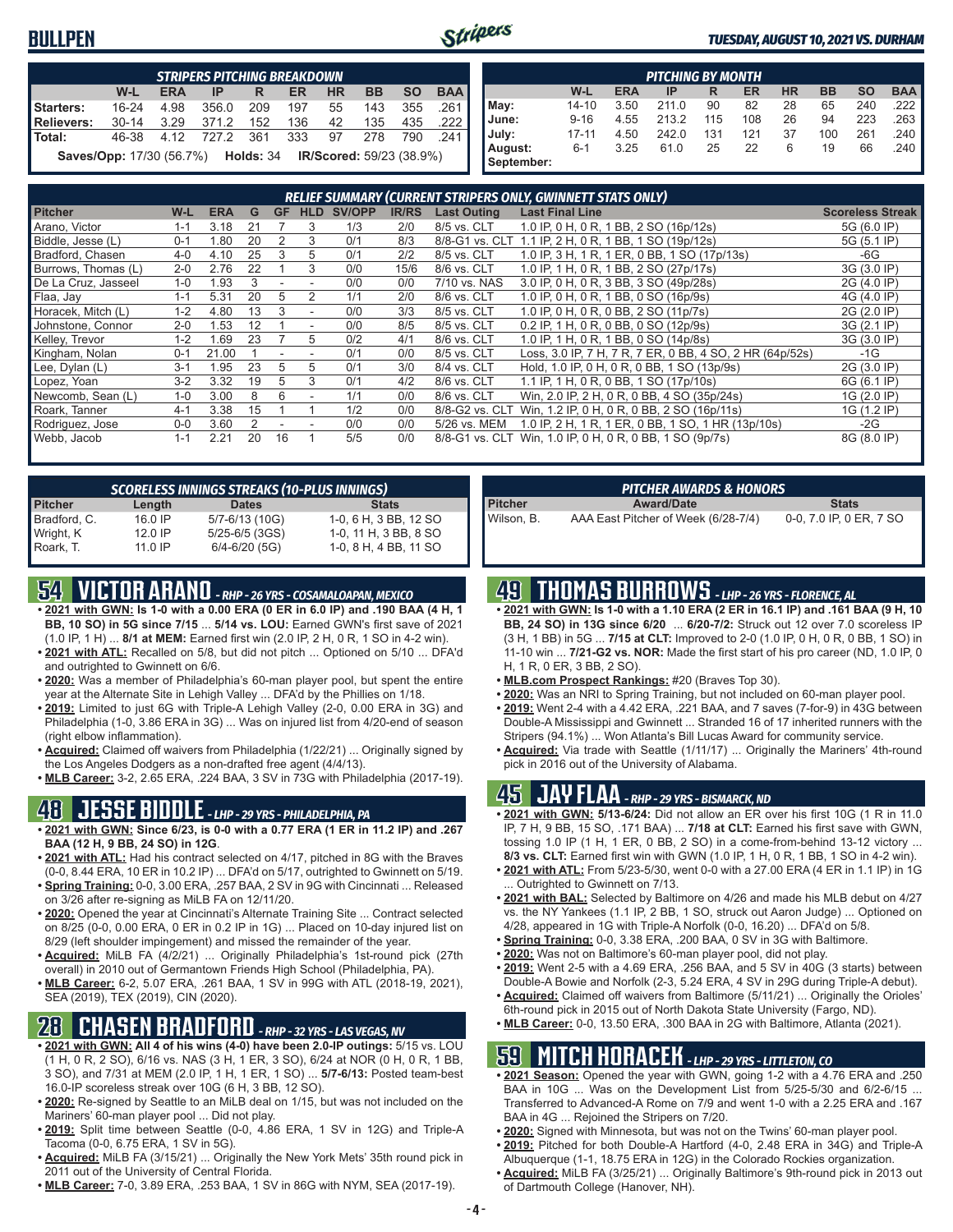# **51 CONNOR JOHNSTONE** *- RHP - 26 YRS - SAN DIEGO, CA*

- **• 2021 with GWN: Is 2-0 with a 1.53 ERA and .133 BAA in 12G in relief** (1-6, 7.16 ERA, .313 BAA in 11 starts) ... **5/4-5/8:** Threw 8.0 scoreless IP over his first 2 outings, including a 5.0-inning spot start (win, 1 H, 0 BB, 5 SO) on 5/8 at CLT.
- **• Spring Training:** 0-1, 4.76 ERA, .273 BAA, 1 SV in 6G with Atlanta (NRI).
- **• 2020:** Was an NRI to Braves Spring Training, but not on 60-man player pool.
- **• 2019:** With Double-A Mississippi and Gwinnett, went 7-4 with a 4.24 ERA, .296 BAA, and 1 SV in 35G (7 starts) ... His 7 wins ranked T-8th in the Braves org.
- **• Acquired:** Braves 21st-round pick in 2017 out of Wake Forest University.
- **• Local Product:** Played baseball at Roswell High School (Roswell, GA).

# **43 TREVOR KELLEY** *- RHP - 27 YRS - PROVIDENCE, RI*

- **• 2021 with GWN: Is 1-0 with a 0.00 ERA (1 R, 0 ER in 10.0 IP) and .094 BAA (3 H, 4 BB, 14 SO) over 9G since 7/11** ... **5/12-6/27:** Allowed runs in just 2 of 13G for a 1.72 ERA (3 ER in 15.2 IP, 13 H, 6 BB, 15 SO, .241 BAA).
- **• Spring Training:** Did not pitch in Chicago Cubs' MLB camp ... Released on 4/23. **• 2020:** Pitched in 4G with Philadelphia, going 0-0 with a 10.80 ERA ... Outrighted on 8/14 and spent the rest of the season at the Phillies Alternate Site.
- **• 2019:** In 52G with Triple-A Pawtucket, went 5-5 with a 1.79 ERA, .216 BAA, and 12 SV ... Was an International League Midseason and Postseason All-Star and a *Baseball America* Triple-A All-Star ... Led IL in appearances and was T-1st in saves ... Made MLB debut on 7/2 at Toronto and logged 10G with Boston (0-3, 8.64 ERA).
- **• Acquired:** MiLB FA (4/28/21) ... Originally Boston's 36th-round pick in 2015 out of the University of North Carolina at Chapel Hill.
- **• MLB Career:** 0-3, 9.26 ERA, .347 BAA, 0 SV in 14G with BOS (2019), PHI (2020).

# **58 DYLAN LEE** *- LHP - 27 YRS - DINUBA, CA*

- **• 2021 with GWN: Is 1-1 with a 0.00 ERA (1 R, 0 ER in 7.1 IP) and .154 BAA (4 H, 1 BB, 7 SO) in 6G since 7/18** ... **5/4 at CLT:** Earned the win in his Stripers' debut (2.0 IP, 1 H, 1 R, 0 ER, 0 BB, 3 SO in 10-9 win in 12 innings) ... **6/11 at MEM:** Recorded his first pro hit, a double (1-for-2, R) ... **5/26-7/9:** Had a 1.65 ERA (3 ER in 16.1 IP, 9 H, 2 BB, 12 SO) and .161 BAA over 12G.
- **• Spring Training:** 0-0, 0.00 ERA, 0 SV in 2G with Miami ... Released on 3/29.
- **• 2020:** Was a non-roster invite to Marlins Spring Training, but was not on Miami's 60-man player pool ... Did not play.
- **• 2019:** Logged 45G between Double-A Jacksonville (0-3, 1.91 ERA, .176 BAA, 13 SV in 32G) and Triple-A New Orleans (1-3, 4.71 ERA, .329 BAA, 0 SV in 13G).
- **• Acquired:** MiLB FA (4/15/21) ... Originally Miami's 10th-round pick in 2016 out of Cal State Fresno (Fresno, CA).

# **55 YOAN LOPEZ** *- RHP - 28 YRS - NUEVA GERONA, CUBA*

- **• 2021 with GWN:** Has a pair of wins in extra innings, 6/9-G2 at MEM (1.0 IP, 1 H, 0 R in 3-1 win in 8 innings) and 6/18 vs. NAS (1.0 IP, 2 H, 1 R, 0 ER, 1 SO in 8-7 win in 10 innings).
- **• 2021 with ARI:** Began the season on Arizona's Opening Day roster ... In 2 stints, went 0-0 with a 6.57 ERA (9 ER in 12.1 IP) and 0 SV (0-for-3) in 13G ... DFA'd on 5/20, traded to Atlanta on 5/22 and optioned to Gwinnett.
- **• Spring Training:** 1-0, 4.91 ERA, .214 BAA, 0 SV in 8G with Arizona.
- **• 2020:** In 20G with Arizona, went 0-1 with a 5.95 ERA, .269 BAA, and 2 holds.
- **• 2019:** Set MLB career highs in G (70) and holds (21), going 2-7 with a 3.41 ERA, .232 BAA, and 1 SV (1-for-4) with the D-backs.
- **• Acquired:** Via trade with Arizona in exchange for CF Deivi Estrada (5/22/21) ... Originally signed by the D-backs as a NDFA out of Cuba (1/16/15).
- **• MLB Career:** 2-8, 4.25 ERA, .252 BAA, 1 SV in 113G with Arizona (2018-21).

# **34 SEAN NEWCOMB** *- LHP - 28 YRS - BROCKTON, MA*

- **• 2021 with GWN:** Has been optioned 3 times, on 5/5, 6/30, and 7/31 ... **5/6-7/3:** Struck out 8 over 3.0 scoreless IP (1 H, 1 BB) in 3G ... **7/16 at CLT:** Struck out the side in the 9th for his first save (1.0 IP, 0 H, 0 R, 1 HB) ... **8/6 vs. CLT:** Struck out 4 over 2.0 IP (2 H, 0 R) in 10th and 11th innings for the win in 4-3 victory.
- **• Gwinnett Career:** 6-4 with a 2.78 ERA and .209 BAA in 23G (14GS) since 2017.
- **• 2021 with ATL:** In 26G in relief, is 2-0 with a 5.68 ERA, .250 BAA, and 1 SV.
- **• 2020:** Made just 4 starts with the Braves (0-2, 11.20 ERA) ... Spent most of the year at the Alternate Training Site at Coolray Field.
- **• Acquired:** Via trade with the Los Angeles Angels in exchange for SS Andrelton Simmons (11/12/15) ... Originally the Angels' 1st-round pick (15th overall) in 2014 out of the University of Hartford (West Hartford, CT).
- **• MLB Career:** 24-23, 4.27 ERA, .243 BAA, 2 SV in 135G (57GS) with Atlanta (2017-21) ... In 6G during the 2018-19 Postseasons, went 1-0 with a 1.08 ERA.

## **57 TANNER ROARK** *- RHP - 34 YRS - WILMINGTON, IL*

- **• 2021 with GWN: In 8G (2 starts) since 7/4, is 3-0 with a 1.72 ERA (3 ER in 15.2 IP), 1 save, and .173 BAA (9 H, 5 BB, 19 SO)** ... **6/4-6/20:** Pitched 11.0 scoreless innings over 5G (8 H, 4 BB, 11 SO, .205 BAA) ... **7/13 at CLT:** Notched his first save since 2015 with WAS (2.0 IP, 3 H, 1 ER, 0 BB, 2 SO in 5-3 win).
- **• 2021 with ATL:** Contract selected on 6/24, but did not pitch before being optioned back to Gwinnett on 6/27.
- **• 2021 with TOR:** Was on Toronto's Opening Day roster, went 0-1 with a 6.43 ERA in 3G (1 start) ... Released by the Blue Jays on 5/3.
- **• Spring Training:** 2-1, 8.44 ERA, .295 BAA in 4 starts with Toronto.
- **• 2020:** Made 11 starts with the Blue Jays, going 2-3 with a 6.80 ERA and .309 BAA.
- **• 2019:** Went 10-10 with a 4.35 ERA and .275 BAA in 31 starts with CIN and OAK.
- **• Acquired:** MiLB FA (5/10/21) ... Originally Texas's 25th-round pick in 2008 out of the University of Illinois at Urbana-Champaign.
- **• MLB Career:** 76-68, 3.85 ERA, .254 BAA, 1 SV in 227G (184 starts) with WSH, CIN, OAK, TOR (2013-21) ... Pitched in 2014 and 2016 Postseasons with Nationals (0-1, 3.86 ERA in 3G, 1 start).

## **71 JACOB WEBB** *- RHP - 27 YRS - RIVERSIDE, CA*

- **• Leaderboard:** Entering 8/10, ranks T-10th in Triple-A East in saves with 5 (5-for-5, 3.60 ERA, 2 ER in 5.0 IP, 4 H, 1 BB, 7 SO, 1 HB in those outings).
- **• 2021 with GWN: Has pitched 8.0 scoreless innings over 8G since 7/17, going 1-0 with a .103 BAA (3 H, 2 BB, 11 SO) in that span** ... **5/26-6/9:** Struck out 5 over 5.0 IP (0 R, 2 H, 0 BB) in 5G.
- **• 2021 with ATL:** Recalled 4 times (4/7, 4/10, 6/5, 6/17) ... In 17G with the Braves, is 1-2 with a 5.29 ERA (10 ER in 17.0 IP) and a .324 BAA.
- **• Spring Training:** 1-0, 2.57 ERA, .222 BAA, 2 HLD in 7G with Atlanta ... Optioned to the Alternate Training Site in Gwinnett on 3/25.
- **• 2020:** Assigned to the Alternate Training Site on 7/19, but missed over a month with a right shoulder strain (placed on 60-day injured list on 7/20) ... Activated on 9/8 and went 0-0 with a 0.00 ERA (0 ER in 10.0 IP) and .200 BAA in 8G ... Made his MLB Postseason debut, going 0-0 with a 9.00 ERA (3 ER in 3.0 IP) in 3G.
- **• 2019:** Made his MLB debut with Atlanta, going 4-0 with a 1.39 ERA (5 ER in 32.1 IP), .205 BAA, 9 holds, and 2 saves (2-for-4) in 36G ... Also logged 10G with Gwinnett (0-1, 6.97 ERA, .225 BAA, 1 SV).
- **• Acquired:** Braves' 18th-round pick in 2014 out of Tabor College (Hillsboro, KS).
- **• MLB Career:** 5-2, 2.28 ERA, .243 BAA, 2 SV in 61G with Atlanta (2019-21).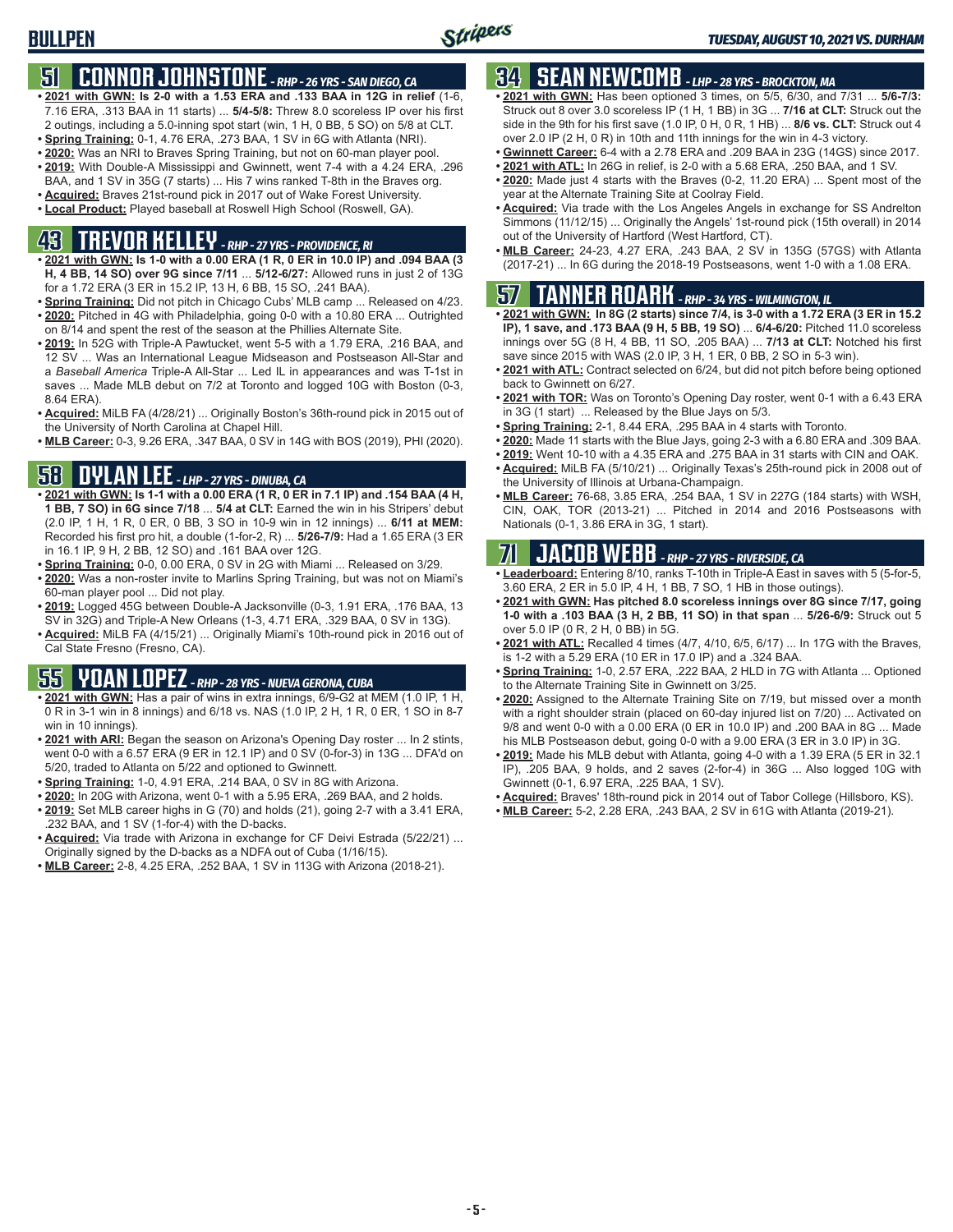| <b>OFFENSE</b> |                            |  | Stripers<br>TUESDAY, AUGUST 10, 2021 VS. DURHAM                                                            |  |  |  |  |  |  |  |  |  |  |                                   |
|----------------|----------------------------|--|------------------------------------------------------------------------------------------------------------|--|--|--|--|--|--|--|--|--|--|-----------------------------------|
|                |                            |  |                                                                                                            |  |  |  |  |  |  |  |  |  |  |                                   |
| TOTAL:         | 252, 111 HR, 769 OPS RISP: |  | 264, 33 HR, 813 OPS RUNS/INNING: 1 2 3 4 5 6 7 8 9 X TOT                                                   |  |  |  |  |  |  |  |  |  |  |                                   |
| Vs. LHP:       |                            |  | 252, 46 HR, 788 OPS RISP/20: 256, 16 HR, 798 OPS Stripers:                                                 |  |  |  |  |  |  |  |  |  |  | 67 44 41 44 51 46 58 46 36 13 446 |
|                |                            |  | Vs. RHP: $253, 65$ HR, 759 OPS $\boxed{LOADED:}$ 329, 7 HR, 1.040 OPS $\boxed{ \boxed{ \text{Opponents:}}$ |  |  |  |  |  |  |  |  |  |  | 53 45 48 45 31 45 36 26 18 14 361 |

|            |                          |                |        |                |                |                |                | <b>HOME RUNS</b>       |                                                 |                          | <b>MULTI-GAMES</b>       |                |
|------------|--------------------------|----------------|--------|----------------|----------------|----------------|----------------|------------------------|-------------------------------------------------|--------------------------|--------------------------|----------------|
| Player     | 1 <sub>R</sub>           | 2R             | 3R     | <b>GS</b>      | Tot.           |                |                | Off LH Off RH Team W-L | Last HR with Gwinnett (Regular Season)          | <b>Hit</b>               | <b>RBI</b>               | <b>HR</b>      |
| Almonte    | $\overline{2}$           |                |        |                | 3              |                | 2              | $3-0$                  | 5/30/21 vs. MEM, 1R (RH Connor Jones)           | 8                        | 5                        |                |
| Arcia      | 10                       | 4              | $\sim$ | $\blacksquare$ | 14             |                |                | $8 - 4$                | 8/8/21-G1 vs. CLT, 2R (LH Tanner Banks)         | 18                       | 9                        |                |
| Brugman    |                          |                |        |                |                |                |                | $0 - 0$                |                                                 | $\overline{\phantom{a}}$ | $\overline{a}$           |                |
| Camargo    | 4                        | Δ              | 2      |                | 10             | 5              | 5              | $6 - 3$                | 8/4/21 vs. CLT, 3R (RH Mike Wright Jr.)         | 21                       | 10                       | 1              |
| Casteel    |                          | 3              |        |                | 4              | $\overline{2}$ | $\overline{2}$ | $3 - 1$                | 8/8/21-G2 vs. CLT, 2R (RH Jimmy Lambert)        | 6                        | 6                        |                |
| Contreras  | 4                        | 3              |        |                | 8              |                | $\overline{7}$ | $7 - 1$                | 7/29/21 at MEM, 2R (RH Angel Rondon)            | 8                        | $\overline{7}$           |                |
| d'Arnaud   |                          |                |        |                |                |                |                | $0 - 0$                |                                                 |                          | $\overline{\phantom{a}}$ | ٠              |
| Demeritte  | $\overline{7}$           | 3              |        | 3              | 13             | 6              | $\overline{7}$ | $12 - 1$               | 8/8/21-G2, 2R (RH Ofreidy Gomez)                | 11                       | 9                        |                |
| Ervin      | 3                        | $\overline{2}$ |        | ٠              | 6              | 4              | 2              | $4 - 2$                | 7/14/21 at CLT, 1R (LH Hunter Schryver)         | $\overline{7}$           | $\overline{7}$           | ٠.             |
| Goins      |                          |                |        |                | $\overline{2}$ |                |                | $1 - 1$                | 7/4/21 at DUR, 2R (RH Joe Ryan)                 | 12                       | 6                        |                |
| Gore       |                          |                | ٠      |                |                |                |                | $0 - 0$                |                                                 | 3                        | $\sim$                   |                |
| Heredia    |                          |                | ۰      | ۰              | ٠              |                |                | $0 - 0$                | ---                                             |                          | ۰                        |                |
| Inciarte   |                          |                |        |                |                |                |                | $0 - 0$                |                                                 |                          | $\overline{\phantom{a}}$ |                |
| Jackson    | 4                        | 4              |        | $\overline{2}$ | 11             | 8              | 3              | $5-2$                  | 7/28/21, 1R (LH Matthew Liberatore), 2nd of Gm. | 11                       | 10                       | 3              |
| Kazmar Jr. | 5                        | $\overline{2}$ |        |                | 8              | $\overline{2}$ | 6              | $5 - 3$                | 8/8/21-G1 vs. CLT, 1R (RH Ryan Burr)            | 6                        | 5                        |                |
| Kipnis     | $\overline{2}$           | $\overline{2}$ |        |                | 5              |                | 5              | $4 - 1$                | 7/14/21 at CLT, 1R (RH Ofreidy Gomez)           | 10                       | $\overline{7}$           |                |
| Lucrov     |                          |                |        |                | $\overline{2}$ |                | $\overline{2}$ | $1 - 1$                | 6/10/21 at MEM, 3R (RH Grant Black)             | 4                        | 3                        |                |
| Martinez   |                          |                |        |                |                |                |                | $0 - 0$                |                                                 | $\overline{2}$           |                          |                |
| Morales    | $\overline{\phantom{a}}$ |                |        | ٠              |                |                |                | $1 - 0$                | 5/7/21 at CLT, 3R (RH Joe De Carlo)             |                          |                          |                |
| Pache      | 6                        |                | ۰      | ۰              | $\overline{ }$ | 3              | 4              | $4 - 2$                | 8/8/21-G2, 1R/Leadoff (RH Jimmy Lambert)        | 10                       | 6                        | $\overline{ }$ |
| Rosario    |                          |                |        | ۰              |                |                |                | $0 - 0$                |                                                 | ٠                        | $\overline{a}$           |                |
| Sanchez    | 3                        | $\overline{2}$ |        |                | 6              | 3              | 3              | $3-2$                  | 8/5/21 vs. CLT, 2R (RH Jonathan Stiever)        | $\overline{7}$           | 6                        | $\overline{ }$ |
| Snider     | $\overline{2}$           |                | ٠      | ٠              | 3              |                | 3              | $3-0$                  | 7/15/21 at CLT, 2R (RH Connor Sadzeck)          | 3                        | 3                        | ٠              |
| Unroe      |                          |                | ۰      | ۰              |                |                |                | $0 - 0$                | 7/19/19 vs. ROC, 1R (RH Drew Hutchison)         |                          | ۰                        |                |
| Waters     | 4                        | 2              | 2      |                | 8              | 4              | 4              | $4 - 3$                | 7/24/21 vs. NOR, 1R (RH Eric Hanhold)           | 18                       | 6                        | 1              |
| Total:     | 58                       | 34             | 12     | 7              | 111            |                |                |                        |                                                 |                          |                          |                |

|      |                                                                                     |    |                                  |    | <b>HOME RUN VARIANTS</b> |            |           |            |            |            |            |                |                | <b>PINCH HITTERS</b> |                                        |              |           |             |
|------|-------------------------------------------------------------------------------------|----|----------------------------------|----|--------------------------|------------|-----------|------------|------------|------------|------------|----------------|----------------|----------------------|----------------------------------------|--------------|-----------|-------------|
|      | Back-to-Back Homers (2x):                                                           |    |                                  |    |                          |            |           |            |            |            | Player     | AVG.           | <b>AB</b>      | н                    | 2B                                     | 3B           | <b>HR</b> | <b>RBI</b>  |
|      | Almonte (GS) / Snider, 5/7 at CLT (1st Inning)                                      |    |                                  |    |                          |            |           |            |            |            | Almonte    | 1.000          |                |                      | n                                      | N            | 0         | 2           |
|      | Jackson (2R) / Contreras, 7/14 at CLT (1st Inning)                                  |    |                                  |    |                          |            |           |            |            |            | Arcia      | $---$          | 0              | $\Omega$             | $\Omega$                               | 0            | 0         | 0           |
|      |                                                                                     |    |                                  |    |                          |            |           |            |            |            | Casteel    | .136           | 22             | 3                    |                                        | 0            |           | 4           |
|      | Back-to-Back-to-Back Homers (1x):                                                   |    |                                  |    |                          |            |           |            |            |            | Contreras  | .500           | $\overline{2}$ |                      | $\Omega$                               | $\Omega$     | $\Omega$  | $\mathbf 0$ |
|      | Arcia (2R) / Camargo / Demeritte, 5/8 at CLT (6th Inning)                           |    |                                  |    |                          |            |           |            |            |            | Demeritte  | .400           | 5              | $\mathfrak{p}$       |                                        | $\Omega$     |           |             |
|      |                                                                                     |    |                                  |    |                          |            |           |            |            |            | Ervin      | .200           | 10             | $\overline{2}$       | $\Omega$                               | $\Omega$     |           | 3           |
|      | Pinch-Hit Homers (3x):                                                              |    |                                  |    |                          |            |           |            |            |            | Goins      | .000           | $\overline{2}$ | $\Omega$             | $\Omega$                               | $\Omega$     | $\Omega$  | $\mathbf 0$ |
|      | Demeritte (1R), 5/12 vs. LOU (7th Inning)<br>Casteel (2R), 6/3 vs. JAX (7th Inning) |    |                                  |    |                          |            |           |            |            |            | Gore       | .200           | 5              |                      | $\Omega$                               | $\Omega$     | 0         | $\mathbf 0$ |
|      | Ervin (2R), 7/7 vs. NAS (6th Inning)                                                |    |                                  |    |                          |            |           |            |            |            | Jackson    | .000           |                | $\Omega$             | $\Omega$                               | 0            | $\Omega$  | $\Omega$    |
|      |                                                                                     |    |                                  |    |                          |            |           |            |            |            | Kazmar Jr. | .000           | $\overline{ }$ | 0                    | $\Omega$                               | $\Omega$     | 0         | $\mathbf 0$ |
|      | Leadoff (Game) Homers (4x):                                                         |    |                                  |    |                          |            |           |            |            |            | Lee        | .000           |                | $\Omega$             | $\Omega$                               | $\Omega$     | 0         | $\mathbf 0$ |
|      | Waters (2x), 5/19 at NAS, 7/22 vs. NOR                                              |    |                                  |    |                          |            |           |            |            |            | Lucrov     | .000           | 3              | $\Omega$             | $\Omega$                               | $\Omega$     | $\Omega$  | $\Omega$    |
|      | Arcia (1x), 7/3 at DUR                                                              |    |                                  |    |                          |            |           |            |            |            | Morales    | .000           | $\overline{2}$ | $\Omega$             | $\Omega$                               | 0            | 0         | 0           |
|      | Pache (1x), 8/8-G2 vs. CLT                                                          |    |                                  |    |                          |            |           |            |            |            | Pache      | .000           |                | $\Omega$             | $\Omega$                               | 0            | $\Omega$  | $\mathbf 0$ |
|      |                                                                                     |    |                                  |    |                          |            |           |            |            |            | Sanchez    | .000           | 6              | $\Omega$             | $\Omega$                               | $\Omega$     | $\Omega$  | $\Omega$    |
|      | Walk-Off Homers (1x):                                                               |    |                                  |    |                          |            |           |            |            |            | Snider     | .077           | 13             |                      | $\Omega$                               | $\Omega$     | $\Omega$  | $\Omega$    |
|      | Arcia (Solo), 5/16 vs. LOU (9th Inning)                                             |    |                                  |    |                          |            |           |            |            |            | Unroe      | .000           | 4              | $\Omega$             | $\Omega$                               | 0            | 0         | $\Omega$    |
|      |                                                                                     |    |                                  |    |                          |            |           |            |            |            | Totals:    | .129           | 85             | 11                   | $\overline{2}$                         | 0            | 3         | 10          |
|      |                                                                                     |    | <b>STRIPERS BATTING BY MONTH</b> |    |                          |            |           |            |            |            |            |                |                |                      | <b>HITTING STREAKS (10-PLUS GAMES)</b> |              |           |             |
|      | <b>AVG</b>                                                                          | G  | 2B                               | 3B | <b>HR</b>                | <b>RBI</b> | <b>SB</b> | <b>OBP</b> | <b>SLG</b> | <b>OPS</b> | Player     | Length/Dates   |                |                      |                                        | <b>Stats</b> |           |             |
| May: | .254                                                                                | 24 | 43                               | 2  | 36                       | 138        | 24        | .366       | .445       | .811       | Arcia      | 13G (5/4-5/18) |                |                      | .393 (22-56), 4 2B, 7 HR, 17 R, 12 RBI |              |           |             |

| ∎ way:     |          |    |         |                |  | الق 445. 500. 24 108 / 30 24 24 254. |  |
|------------|----------|----|---------|----------------|--|--------------------------------------|--|
| June:      | .227     | 25 | 36 3 21 |                |  | 88 23 .308 .357 .665                 |  |
| July:      | .271     |    | 28 52   | $\overline{2}$ |  | 47 161 23 .352 .479 .831             |  |
| August:    | $.258$ 7 |    |         |                |  | 8 2 7 31 4 .324 .404 .728            |  |
| September: |          |    |         |                |  |                                      |  |

| <b>HITTER AWARDS &amp; HONORS</b> |                                        |                          |  |  |  |  |  |  |
|-----------------------------------|----------------------------------------|--------------------------|--|--|--|--|--|--|
| <b>Player</b>                     | <b>Award/Date</b>                      | <b>Stats</b>             |  |  |  |  |  |  |
| <b>N</b> aters                    | Sirius XM All-Star Futures Game (7/11) | Game: 1-1, BB            |  |  |  |  |  |  |
| <b>Contreras</b>                  | AAA East Player of Week (7/13-18)      | .462, 3 2B, 3 HR, 12 RBI |  |  |  |  |  |  |

| <b>ON-BASE STREAKS (15-PLUS GAMES)</b> |                |                                       |  |  |  |  |  |
|----------------------------------------|----------------|---------------------------------------|--|--|--|--|--|
| <b>Player</b>                          | Length/Dates   | <b>Stats</b>                          |  |  |  |  |  |
| Camargo                                | 18G (6/18-7/8) | .303 (20-66), 6 2B, 2 HR, 7 RBI, 7 BB |  |  |  |  |  |

Contreras 13G (7/10-7/27) .385 (20-52), 5 2B, 7 HR, 14 R, 20 RBI Demeritte 10G (6/2-7/21) .372 (16-43), 2 2B, 3 HR, 10 R, 8 RBI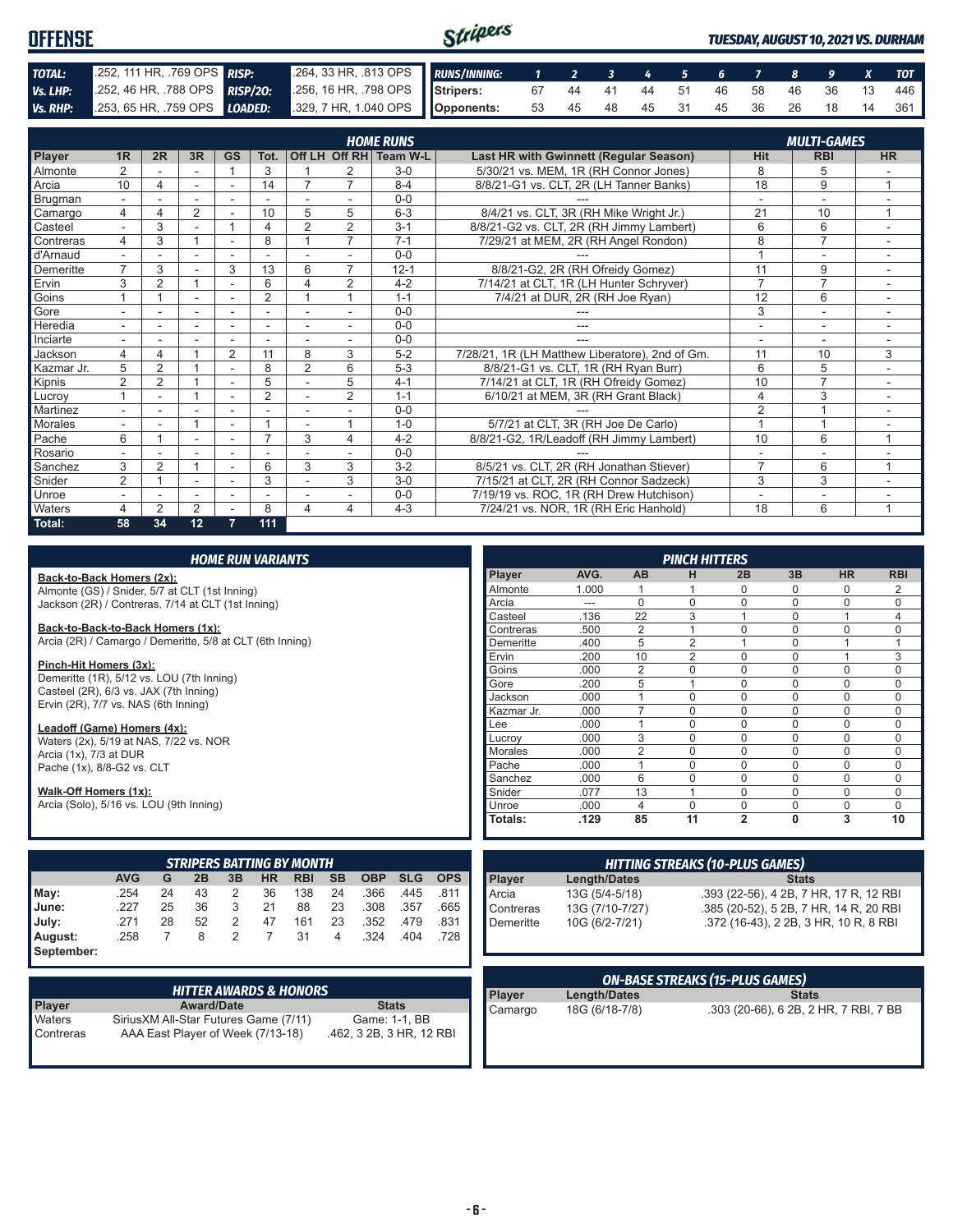# **BATTER BIOS**

# **13 ORLANDO ARCIA** *- SS - 27 YRS - ANACO, VENEZUELA*

*SEASON WITH GWN:*.307, 14 HR, 32 RBI, 5 SB, .925 OPS *HIT STREAK:* 2G (4-7)

*8/8 vs. CLT:*4-7, HR, 2 R, 3 RBI *LAST SERIES:* .333 (8-24), 2B, HR, 4 RBI

- **• Leaderboard:** Entering 8/10, ranks among Triple-A East top 10 in OPS (7th, .925), AVG (8th, .307), SLG (9th, .547), and R (T-10th, 45).
- **• 2021 with GWN: Has reached base safely in 52 of 57G (91.2%)** ... **5/4-5/18:**  Hit safely in first 13G (.393, 7 HR, 17 R, 12 RBI, 2 SB, 1.301 OPS) ... **5/9 at CLT:** Tied GWN's single-game HR record (3-for-4, 3 HR, 4 R, 4 RBI) ... **5/16 vs. LOU:** Blasted walk-off solo HR (#7) in 9th ... **6/18 vs. NAS:** Went 3-for-5 with 3 XBH, including solo HR (#11) and game-tying double in 10th, scored walk-off run ... **6/5- 6/23:** Posted 14G on-base streak (.333, 17-for-51, 4 2B, 3 HR, 11 R, 8 RBI, 6 BB).
- **• 2021 with ATL:** Recalled on 7/4 ... Hit .204 (10-for-49, 1 2B, 2 HR, 5 R, 9 RBI) in 17G ... Optioned back to Gwinnett on 7/31.
- **• 2021 with MIL:** Was on Milwaukee's Opening Day roster and batted .091 (1-for-11, 1 RBI) in 4G before being traded to Atlanta on 4/6 (sent to Alternate Site).
- **• 2020:** Spent 59 games with the Brewers, batting .260 (10 2B, 1 3B, 5 HR, 22 R, 20 RBI, 2 SB) ... Played in 2 Postseason games (.143, 1-for-7, 1 HR, 2 RBI).
- **• Acquired:** Via trade with Milwaukee in exchange for RHP Chad Sobotka and RHP Patrick Weigel (4/6/21) ... Originally signed by Milwaukee as a NDFA (10/22/10).
- **• MLB Career:** .242, 70 2B, 7 3B, 44 HR, 189 RBI, 40 SB in 559G with MIL, ATL (2016-21) ... Played in the Postseason from 2018-20 (.295, 4 HR, 6 RBI in 13G).

# **17 JOHAN CAMARGO** *- INF - 27 YRS - PANAMA CITY, PANAMA*

*SEASON WITH GWN:*.317, 10 HR, 40 RBI, 0 SB, .919 OPS *HIT STREAK:* 4G (4-16) *8/8 vs. CLT:* 1-3 *LAST SERIES:* .211 (4-19), 2B, HR, 4 RBI **• Leaderboard:** Entering 8/10, ranks among Triple-A East top 10 in AVG (2nd, .317), R (T5th, 49), OBP (6th, .399), H (T7th, 78), TB (T7th, 128), OPS (8th, .919). **• 2021 with GWN: In 46G since 6/10, hitting .341 (60-for-176, 13 2B, 2 3B, 7 HR,** 

- **31 R, 30 RBI, .957 OPS)** ... **5/4-5/22:** Hit safely in 9G (.364, 2 2B, 3 HR, 13 R, 8 RBI) ... **5/8 at CLT:** Notched first career multi-HR game (2-for-4, 2 HR, 2 RBI) ... **6/5 vs. JAX:** Started 5-4-3 triple play, GWN's first since 5/28/19 at TOL ... **6/10 at MEM:** Homered for first time since 5/8 (2-run, #4) in 4-for-5, 2-RBI effort ... **6/18- 7/8:** Posted 18G on-base streak (.303, 20-for-66, 6 2B, 2 HR, 9 R, 7 RBI, 7 BB) ... **7/18 at CLT:** Hit a 2-out, 2-run HR (#8) in 9th for a 12-11 lead (GWN had trailed
- 11-3) ... **7/30 at MEM:** Tallied season-high 4 RBI (2-for-4, 2B, HR #9) in 8-7 win. **• Gwinnett Career:** Has hits in 91 of 120G (75.8%) since 2017, batting .330 (154-
- for-466, 33 2B, 3 3B, 19 HR, 82 R, 82 RBI, 1 SB, .933 OPS). **• 2021 with ATL:** In 6 stints with the Braves, batting .000 (0-for-16, 1 R) in 15G.
- **• 2020:** Made Braves' Opening Day roster and batted .200 (8 2B, 4 HR, 16 R, 9 RBI) in 35G ... Added to the NLCS roster in place of injured Adam Duvall prior to Game 2 and played in 4G (.250, 2-for-8, 1 2B, 1 RBI).
- **• Acquired:** NDFA (7/2/10) out of Panama City, Panama.
- **• MLB Career:** .257, 68 2B, 4 3B, 34 HR, 144 RBI, 2 SB in 364G with Atlanta (2017- 21) ... Played in 2018 and 2020 Postseasons (.087, 1 2B, 1 RBI in 8G).

# **9 RYAN CASTEEL** *- 1B/C - 30 YRS - CHATTANOOGA, TN*

*SEASON WITH GWN:*.236, 4 HR, 19 RBI, 0 SB, .725 OPS *HIT STREAK:* 1G (1-3) *8/8 vs. CLT:*1-3, HR, R, 2 RBI *LAST SERIES:* .143 (1-7), HR, 2 RBI

- **• 2021 with GWN: 5/15-5/18:** Had 6 RBI in 3G span, including 5/15 vs. LOU (1 for-2, GW 3-run 2B, 3 RBI) and 5/16 vs. LOU (1-for-3, HR, 2 RBI) ... **6/2 vs. JAX:** Notched pinch-hit 2-run double ... **6/3 vs. JAX:** Hit pinch-hit 2-run HR (#2) ... **6/24 at NOR:** Crushed game-winning grand slam (#3) in 6-2 victory (1-for-4, 4 RBI), his 2nd career slam (first since 7/20/13 with Adv-A Modesto) ... **8/8-G2 vs. CLT:** Homered for the first time since 6/24 (#4), a decisive 2-run shot in 8-2 victory.
- **• 2020:** Was not on the Braves' 60-man player pool ... Did not play.
- **• 2019:** Played 118G with Double-A Mississippi, batting .263 (21 2B, 2 3B, 21 HR, 73 RBI, .811 OPS) ... Ranked 2nd in the Southern League in homers and RBI, 3rd in slugging (.477) ... Was his 2nd career 20-homer season (hit 22 in 2013).
- **• Acquired:** MiLB FA (3/14/21) ... Originally Colorado's 17th-round pick in 2010 out of Cleveland State Community College (Cleveland, TN).

# **24 WILLIAM CONTRERAS** *- C - 23 YRS - PUERTO CABELLO, VZ*

*SEASON WITH GWN:*.352, 8 HR, 27 RBI, 0 SB, 1.096 OPS *HIT STREAK:* 1G (1-3)

- *8/8 vs. CLT:* 1-6, R, RBI *LAST SERIES:* .381 (8-21), 2 2B, 4 RBI **• 2021 with GWN: Leads Triple-A East in RBI (27) and SLG (.692) since joining GWN on 7/8** ... **Has hit safely in 21 of 25G during his Triple-A debut (.352, 32-for-91, 7 2B, 8 HR, 21 R, 27 RBI, 1.096 OPS)** ... **7/13-7/18:** Named Triple-A East Player of the Week (.462, 12-for-26, 3 2B, 3 HR, 7 R, 12 RBI, 1.440 OPS) ... **7/10-7/27:** Posted a 13G hitting streak, tied for GWN's longest this year (.385, 20-for-52, 5 2B, 7 HR, 14 R, 20 RBI, 1.333 OPS).
- **• 2021 with ATL:** On the Braves' Opening Day roster ... Hit .204 (3 2B, 1 3B, 7 HR, 16 R, 21 RBI, .666 OPS) in 44G through 7/6 ... Optioned on 7/7.
- **• 2020:** Spent most of the year at the Alternate Training Site at Coolray Field ... Recalled by Atlanta for his MLB debut on 7/24 ... Hit .400 (4-for-10, 1 2B, 1 RBI) in 4G before being optioned on 7/29.
- **• Bloodlines:** Older brother is Chicago Cubs' C Willson Contreras.
- **• Acquired:** NDFA (2/1/15) out of Puerto Cabello, Venezuela.
- **• MLB Career:** .217, 4 2B, 1 3B, 7 HR, 22 RBI, 0 SB in 48G with Atlanta (2020-21).

#### **14 TRAVIS d'ARNAUD** *- C - 32 YRS - LONG BEACH, CA SEASON WITH GWN:*.235, 0 HR, 1 RBI, 0 SB, .551 OPS *HIT STREAK:* 3G (4-10)

*8/8 vs. CLT:*2-4, RBI *LAST SERIES:* .286 (4-14), RBI

- **• MLB Rehab:** Joined Gwinnett on a rehab assignment on 7/30 ... Has been on Atlanta's 60-day IL since 5/2 (tore left thumb ligament, had surgery).
- **• 2021 with ATL:** Prior to the injury on 5/1 at TOR, batted .220 (18-for-82, 4 2B, 2 HR, 5 R, 11 RBI, .594 OPS) in 23G with the Braves.
- **• 2020:** Won his first NL Silver Slugger Award, batting .321 (88-for-165, 8 2B, 9 HR, 19 R, 34 RBI, .919 OPS) in 44G with Atlanta ... In 12G during the Postseason, hit .286 (12-for-42, 2 2B, 2 HR, 4 R, 10 RBI, .856 OPS).
- **• Bloodlines:** Is the second d'Arnaud to play for Gwinnett, joining his brother Chase (played 22G in 2016, hit .255 with 6 2B, 1 3B, 1 HR, 4 RBI, 7 SB).
- **• Acquired:** MLB FA (11/24/19) ... Originally Philadelphia's 1st-round pick (37th overall) in 2007 out of Lakewood High School (Lakewood, CA).
- **• MLB Career:** .251, 93 2B, 5 3B, 74 HR, 276 RBI, 2 SB in 567G with NYM, LAD, TB, ATL (2013-21) ... Has appeared in the Postseason 3 times (2015 with NYM, 2019 with TB, 2020 with ATL), batting .207, 3 2B, 5 HR, 10 R, 19 RBI in 32G.

## **12 TRAVIS DEMERITTE** *- OF - 26 YRS - NEW YORK, NY*

*SEASON WITH GWN:*.296, 13 HR, 36 RBI, 5 SB, 1.027 OPS *HIT STREAK:* 2G (2-7)

- *8/8 vs. CLT:*1-3, HR, R, 2 RBI *LAST SERIES:* .211 (4-19), HR, 2 RBI **• 2021 with GWN: 5/4 at CLT:** Tallied 5 RBI (3-for-6, HR) to set GWN Opening Night record ... **6/2-7/21:** Posted 10G hitting streak (.372, 16-for-43, 2 2B, 3 HR, 10 R, 8 RBI, 1.041 OPS) ... **6/10-7/10:** Was on the Injured List ... **7/13-8/3:** In first 16G since returning from the IL, hit .322 (19-for-59, 2 2B, 6 HR, 15 R, 19 RBI, 4 SB, 1.064 OPS) ... **7/17-7/25:** Hit 3 grand slams in 7G span (7/17 at CLT, 7/23 vs. NOR, 7/25 vs. NOR), raising his career total to 6 (4 with GWN) ... **7/18 at CLT:** Notched season-high 4 hits (4-for-5, 3 R, 2 RBI, SB) ... **7/27 at MEM:** Homered for 3rd straight game, GW solo blast (#12) in 1-0 win.
- **• Gwinnett Career:** In 143G since 2019, batting .289 (142-for-491, 39 2B, 2 3B, 33 HR, 102 R, 109 RBI, 9 SB, .970 OPS) with the Stripers.
- **• 2020:** Hit .172 with 1 2B, 4 RBI in 18G with Detroit ... DFA'd on 2/5/21.
- **• 2019:** Made his Triple-A debut with Gwinnett and was an IL All-Star (.286, 20 HR, 73 RBI, .944 OPS in 96G) ... Has 1 of the 9 20-HR seasons in GWN history ... Traded to Detroit on 7/31, made his MLB debut (.225, 3 HR, 10 RBI in 48G).
- **• Acquired:** Off Waivers from Detroit (2/12/21) ... Originally Texas' 1st-round pick (30th overall) in 2013 out of Winder-Barrow High School (Winder, GA).
- **• MLB Career:** .217, 8 2B, 2 3B, 3 HR, 14 RBI, 3 SB with Detroit (2019-20).

## **18 PHILLIP ERVIN** *- OF - 29 YRS - MOBILE, AL*

*SEASON WITH GWN:*.202, 6 HR, 24 RBI, 11 SB, .650 OPS *HIT STREAK:* -3G (0-8)

- *8/8 vs. CLT:*0-3 *LAST SERIES:* .267 (4-15), 3B, RBI, SB **• 2021 with GWN: 6/2 vs. JAX:** Hit decisive 3-run HR (#1) and tallied season-high 4 RBI (1-for-4, R) ... **6/13 at MEM:** Belted game-tying 2-run HR (#2) with 2 outs in the 9th of an eventual 7-6 loss (1-for-3, 1 R, 2 RBI) ... **7/7 vs. NAS:** Clubbed game-tying 2-run pinch-hit HR (#5, 1-for-1, 2 RBI) ... **8/1 at MEM:** Lined GWRBI single with 2 outs in 9th inning in 4-2 win (1-for-2, RBI).
- **• 2020:** Between Cincinnati and Seattle, hit .149 with 3 2B, 4 RBI, 1 SB in 37G ... DFA'd by the Reds (8/28), Mariners (12/16), and Chicago Cubs (2/20/21).
- **• Acquired:** Off waivers from the Chicago Cubs (2/22/21) ... Originally Cincinnati's 1st-round pick (27th overall) in 2013 out of Samford University (Homewood, AL).
- **• MLB Career:** .247, 26 2B, 8 3B, 17 HR, 68 RBI, 15 SB in 237G with CIN, SEA (2017-20) ... Talled 7 of his 8 career triples in 2019 (ranked 7th in NL).

#### **8 RYAN GOINS** *- INF - 33 YRS - TEMPLE, TX SEASON WITH GWN:*.254, 2 HR, 26 RBI, 2 SB, .680 OPS *HIT STREAK:* 1G (1-3)

| 8/8 vs. CLT: 1-3. R                                                                | <b>LAST SERIES:</b> .167 (1-6), RBI |
|------------------------------------------------------------------------------------|-------------------------------------|
| • 2021 with GWN: 5/4 at CLT: Hit Gwinnett's first HR of the season (solo, 2-for-5, |                                     |
| RBI)  5/12 vs. LOU: Set season highs for hits (3-for-4) and RBI (3)  6/18-6/29:    |                                     |
| Posted season-best 8G hitting streak (.400, 10-for-25, 1 2B, 3 R, 6 RBI)  7/4 at   |                                     |

- **DUR:** Homered for the first time since Opening Night (2-run, #2, 1-for-4, 2 RBI). **• Tokyo Olympics:** Was on GWN's Temporary Inactive List while playing for Mexico
- in this year's Olympics ... Hit .250 (1-for-4, R, RBI) in 2G (MEX went 0-3). **• Triple-A Career:** Has played for BUF (2013-16), LHV (2018), CLT (2019), and
- GWN (2021) ... Was teammates with MGR Matt Tuiasosopo in 2014 with BUF. **• Spring Training:** .391, 2 2B, 0 HR, 5 RBI, 0 SB, .960 OPS in 16G with Atlanta.
- 
- **• 2020:** Played in 14G with the Chicago White Sox, batting .000 (0-for-9, 4 R) ... Spent most of the year at the Alternate Training Site in Schaumburg, IL.
- **• Acquired:** MiLB FA (2/25/21) ... Originally Toronto's 4th-round pick in 2009 out of Dallas Baptist University (Dallas, TX).
- **• MLB Career:** .228, 71 2B, 12 3B, 22 HR, 158 RBI in 555G with TOR, KC, CWS (2013-20) ... Played for TOR in 2015-16 Postseasons (.146, 1 HR, 5 RBI in 14G).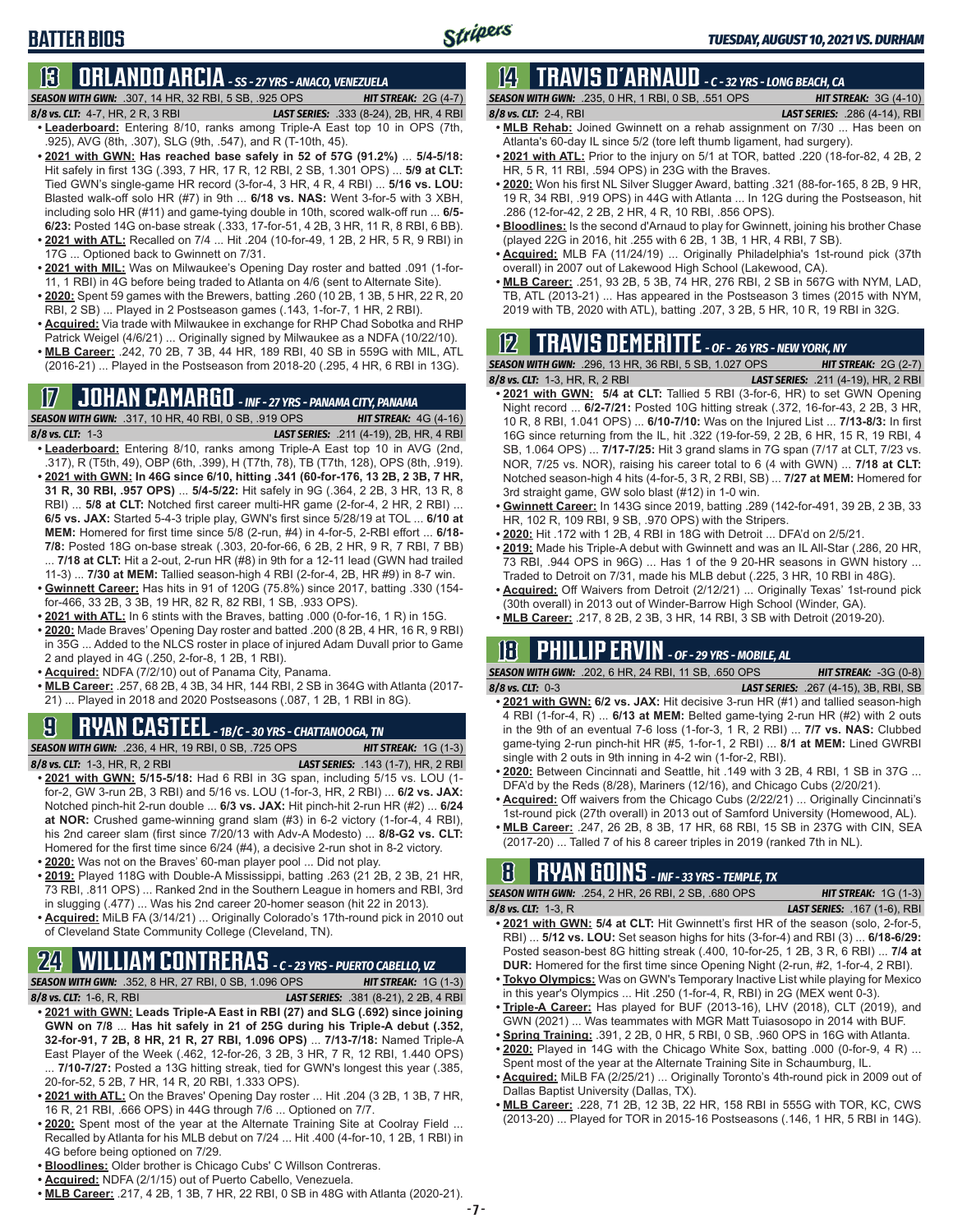# **5 TERRANCE GORE** *- OF - 30 YRS - MACON, GA*

*SEASON WITH GWN:*.281, 0 HR, 0 RBI, 14 SB, .809 OPS *HIT STREAK:* 1G (1-2) *8/8 vs. CLT:*1-2, R, BB *LAST SERIES:* .500 (1-2)

- **• Leaderboard:** Entering 8/10, ranks among Triple-A East top 10 in SB (T-10th, 14). **• 2021 with GWN:** Is 14-for-16 (87.5%) in stolen base attempts over 33G, has a pair of 2-steal games (5/18 at NAS, 6/18 vs. NAS) ... **6/9-G2 at MEM:** Stole 3rd and scored winning run in 8th inning of 3-1 victory ... **7/10 vs. NAS:** Notched seasonhigh 3 hits (3-for-3, 2B, R).
- **• 2020:** Logged 2G in his lone season with the Los Angeles Dodgers (0 PA).
- **• Acquired:** MiLB FA (2/18/21) ... Originally Kansas City's 20th-round pick in 2011 out of Gulf Coast Community College (Panama City, FL).
- **• MLB Career:** .224, 2 2B, 1 3B, 0 HR, 1 RBI, 40 SB in 102G with KC, CHC, LAD (2014-20) ... Played in the Postseason with KC (2014-15) and CHC (2018), going 0-for-2 with 3 R, 5 SB ... Won World Series with the Royals in 2015.

# **4 SEAN KAZMAR JR.** *- INF - 37 YRS - VALDOSTA, GA*

*SEASON WITH GWN:*.214, 8 HR, 22 RBI, 3 SB, .656 OPS *HIT STREAK:* 2G (2-7)

- *8/8 vs. CLT:*1-3, HR, R, RBI *LAST SERIES:* .333 (1-3), HR, RBI **• Hits Record: On 7/31 at MEM, passed Larry Whisenton (657) for the Atlanta Braves Triple-A career hits record with his 658th (single, 1-for-4)**.
- **• Gwinnett Career:** Batting .264 (659-for-2492, 134 2B, 12 3B, 45 HR, 301 R, 292 RBI, 26 SB) in 725G over 8 seasons ... Leads in career G, AB, H, TB (952), 2B, R, RBI ... Ranks 2nd in career 3B (12) ... Ranks 3rd in career HR (45).
- **• 2021 with GWN: 5/25 vs. MEM:** Lined a walk-off single in the 9th for a 2-1 win, his first career walk-off RBI with GWN ... **7/8-G1 vs. NAS:** Passed Joey Terdoslavich for 3rd on GWN career HR list (#42, 1-for-3, 2 RBI) ... **7/22 vs. NOR:** Passed Damon Hollins for 2nd on ATL Triple-A hits list (#649, 2-for-3, HR, 2 RBI) ... **7/28 at MEM:** Notched his 999th and 1,000th career Triple-A hits (2-for-5, R).
- **• 2021 with ATL:** Contract selected on 4/17, has spent 2 stints with Atlanta (4/17- 4/23, 5/4-5/7), going 0-for-2 ... Pinch hit on 4/17 at the Chicago Cubs, marking his first MLB appearance in 4,589 days since 9/23/08 with San Diego ... The last player with a bigger gap between MLB appearances was Ralph Winegarner (13 years, 14 days between 6/23/36 with CLE and 7/7/49 with STL).
- **• Acquired:** MiLB FA (12/7/20) ... Originally San Diego's 5th-round pick in 2004 out of the College of Southern Nevada.
- **• MLB Career:** .195, 1 2B, 0 3B, 0 HR, 2 RBI in 22G with San Diego (2008) and Atlanta (2021).

# **20 JONATHAN MORALES** *- C - 26 YRS - ARROYO, PUERTO RICO*

*SEASON WITH GWN:*.138, 1 HR, 8 RBI, 0 SB, .342 OPS *HIT STREAK:* 2G (2-6)

- *8/8 vs. CLT:*1-3 *LAST SERIES:* .222 (2-9), RBI **• 2021 with GWN: 5/7 at CLT:** Tied his single-game career high with 5 RBI, going 2-for-6 with a 3-run HR (#1) in the 9th ... **8/6 vs. CLT:** Hit a 2-out walk-off single in 11th inning for 4-3 win (2nd career walk-off with GWN, last on 7/21/18 vs. PAW).
- **• 2020:** Spent entire year at Braves Alternate Training Site in Gwinnett (no MLB debut) ... Played for Caguas of the Puerto Rican Winter League (.394, 3 HR, 9 RBI in 13G), earning PWL Postseason All-Star honors.
- **• 2019:** Hit .240 (13 2B, 2 HR, 27 R, 25 RBI) in 80G between Double-A Mississippi and Gwinnett ... Logged 1 game during the IL Playoffs (0-for-1, BB).
- **• Acquired:** Braves' 25th-round pick in 2015 out of Miami-Dade Community College.

# **15 CRISTIAN PACHE** *- OF - 22 YRS - SANTO DOMINGO CENTRO, D.R.*

*SEASON WITH GWN:*.243, 7 HR, 25 RBI, 5 SB, .731 OPS *HIT STREAK:* 1G (2-2) *8/8 vs. CLT:* 2-4, 2B, HR, 2 R, 2 RBI *LAST SERIES:* .333 (6-18), 2 2B, HR, 3 RBI

- **• MLB.com Prospect Ranks:** #1 (Braves Top 30), #8 (Top 100). **• 2021 with GWN: 5/29-6/1:** Assigned to rehab (right hamstring inflammation), played 1G before being activated/optioned on 6/2 ... **6/5 vs. JAX:** Went 3-for-6 with 2 doubles, including game-tying 2-run double in 9th ... **6/10 at MEM:** Tallied his first career multi-HR game (3-for-5, 2 HR, 3 R, 4 RBI) ... **6/30 at DUR:** Notched last-at-bat GWRBI single in 9th for 2-1 win (2-for-3, 2B, RBI) ... **7/21 vs. NOR:** Homered in both games of a doubleheader (#3-4, 2-for-6, 2 R, 2 RBI) ... **7/8-7/28:**
- Hit .286 (18-for-63, 1 2B, 4 HR, 16 R, 11 RBI, 3 SB, .858 OPS) in 17G. **• 2021 with ATL:** On Atlanta's Opening Day roster for the first time ... Hit .111 (3 2B, 1 HR, 6 R, 4 RBI) in 22G ... Placed on IL twice, on 4/14 and 5/14 ... Was at the Alternate Training Site from 4/24-4/30.
- **• 2020:** Spent most of the year at the Alternate Training Site ... Made his MLB debut on 8/21 vs. Philadelphia (1-for-4) ... Played just 2G during regular season (.250) ... Also made MLB Postseason debut (.182, 1 2B, 1 HR, 4 R, 4 RBI in 12G).
- **• 2019:** Between Mississippi (104G) and Gwinnett (26G), hit .277 (36 2B, 9 3B, 12 HR, 63 R, 61 RBI, 8 SB, .802 OPS) in 130G ... Named a Southern League Postseason All-Star and MLB All-Star Futures Game participant.
- **• Acquired:** NDFA (7/4/15) out of Santo Domingo Centro, D.R.
- **• MLB Career:** .119, 3 2B, 0 3B, 1 HR, 4 RBI, 0 SB in 24G with Atlanta (2020-21).

### **7 EDDIE ROSARIO** *- OF - 29 YRS - GUAYAMA, PUERTO RICO SEASON WITH GWN:*.000, 0 HR, 0 RBI, 0 SB, .000 OPS *HIT STREAK:* 0G (0-0)

## *8/8 vs. CLT:* DNP *LAST SERIES:* DNP

- **• MLB Rehab:** Assigned to Gwinnett by Atlanta on 8/9 ... Has been on the CLE/ ATL 10-day injured list since 7/7 (right abdominal strain) ... This rehab assignment marks his Braves organization debut.
- **• 2021 with CLE:** Signed a MLB free agent deal on 2/4 ... Played 78G with the Indians, batting .254 (72-for-283, 15 2B, 1 3B, 7 HR, 29 R, 46 RBI, 9 SB).
- **• 2020:** In his final season with Minnesota, hit .257 (54-for-210, 7 2B, 13 HR, 31 R, 42 RBI, 3 SB) in 57G ... Played in 2G during the AL Wild Card Series vs. Houston, batting .000 (0-for-7, 1 SO).
- **• 2019:** Set MLB career highs in HR (32), R (91), RBI (109), TB (281), batting .276 with an .800 OPS in 137G with Minnesota ... Finished 18th in AL MVP voting.
- **• Acquired:** Via trade with Cleveland in exchange for INF Pablo Sandoval (7/30/21) Originally Minnesota's 4th-round pick in 2010 (Rafael Lopez Landron HS, P.R.).
- **• MLB Career:** .275, 149 2B, 23 3B, 126 HR, 434 RBI, 48 SB in 775G with Minnesota (2015-20) and Cleveland (2021) ... Played in the MLB Postseason with the Twins in 2017, 2019, and 2020 (.217, 1 2B, 2 HR, 2 R, 3 RBI in 6G).

# **2 YOLMER SANCHEZ** *- INF - 29 YRS - MARACAY, VENEZUELA*

*SEASON WITH GWN:*.198, 6 HR, 24 RBI, 4 SB, .611 OPS *HIT STREAK:* -2G (0-7)

- *8/8 vs. CLT:*0-3 *LAST SERIES:* .250 (4-16), HR, 3 RBI **• 2021 with GWN: 5/7 at CLT:** Went 3-for-5 (3 R, 3 RBI) with GWN's first triple of the year ... **6/9-G2 at MEM:** Stole home as part of a double-steal with Drew Waters, scored tying run in 3-1 win (1-for-2, R, SB) ... **7/28 at MEM:** Hit a game-tying 2-run HR (#3) with 2 outs in 9th of 8-7 loss ... **7/30 at MEM:** Recorded 2nd career multi-HR game (1st since 5/2/15, CLT vs. SWB), hitting 2 solo shots (#4-5) including GW blast in 8th for 8-7 win (2-for-3, 3 R, 2 RBI) ... **7/22-8/5:** Homered 5 times in 13G (.298, 14-for-47, 9 R, 11 RBI, .987 OPS).
- **• 2020:** Played 11G with the Chicago White Sox, batting .313 (3 2B, 1 HR, 1 RBI, 1.164 OPS) ... Made his MLB Postseason debut in the ALWCS (1G, no at-bat).
- **• Acquired:** MiLB FA (3/31/21) ... Originally a NDFA with Chi. White Sox (5/29/09). **• MLB Career:** .245, 113 2B, 24 3B, 32 HR, 215 RBI, 30 SB in 657G with the Chi.
- White Sox (2014-20) ... Won an AL Gold Glove in 2019 (.987 FPCT at 2B).

## **26 TRAVIS SNIDER** *- OF/INF - 33 YRS - KIRKLAND, WA*

*SEASON WITH GWN:*.175, 3 HR, 10 RBI, 1 SB, .622 OPS *HIT STREAK:* -2G (0-6)

- *8/8 vs. CLT:* 0-3 *LAST SERIES:* .000 (0-6) **• 2021 with GWN: 6/18 vs. NAS:** Homered for the first time since 5/7 at CLT, a solo shot (#2) as part of 6-run comeback in 8-7 win (1-for-3, 2 RBI) ... **7/15 at CLT:** Blasted go-ahead 2-run HR (#3) in 8th of 11-10 win (1-for-4, 2 RBI) ... **7/31 at MEM:** Delivered GW 2-run double in 2-1 win (1-for-4, 2 RBI).
- **• 2020:** Signed by Miami on 7/24 and reported to the Marlins' Alternate Training Site in Jupiter, FL, but was released on 8/27 and did not reach the Majors.
- **• 2019:** Played for Triple-A Reno in Arizona's system (.294, 22 2B, 4 3B, 11 HR, 41 RBI, 3 SB, .899 OPS in 93G).
- **• Acquired:** MiLB FA (2/26/21) ... Originally Toronto's 1st-round pick (14th overall) in 2006 out of Henry M. Jackson High School (Mill Creek, WA).
- **• MLB Career:** .244, 100 2B, 7 3B, 54 HR, 212 RBI, 22 SB in 630G with TOR, PIT, BAL (2008-15) ... Played for PIT in Postseason from 2013-15 (1-for-4 in 3G).

# **11 Drew WATERS** *- OF - 22 YRS - ATLANTA, GA*

| <b>SEASON WITH GWN:</b> .255. 8 HR. 27 RBI. 19 SB. .771 OPS . | <b>HIT STREAK:</b> $1G(2-4)$              |  |
|---------------------------------------------------------------|-------------------------------------------|--|
| 8/8 vs. CLT: 2-4, 2B, 2 R, SB                                 | <b>LAST SERIES:</b> .231 (3-13), 2B, 2 SB |  |

- **• Leaderboard:** Entering 8/10, ranks among Triple-A East top 10 in R (T-3rd, 50) and SB (T-4th, 19).
- **• MLB.com Prospect Ranks:** #2 (Braves Top 30), #23 (Top 100 Prospects).
- **• 2021 with GWN: 5/15-6/10:** Hit .316 (25-for-79, 4 2B, 3 HR, 16 R, 9 RBI, 6 SB, .906 OPS) in 21G ... **5/18 at NAS:** Recorded first career multi-HR game (3-for-5, 2 HR, 3 RBI) and became the first GWN player to homer from both sides of the plate since Mel Rojas Jr. (7/7/16 at CLT) ... **5/19 at NAS:** Fell a triple shy of the cycle in first 4-hit game at Triple-A (4-for-5, 2B, HR, 2 R, 2 RBI, 2 SB) ... **6/9-G2 at MEM:** Lined RBI single in 8th (2-for-3, R, RBI) for last-at-bat 3-1 win ... **7/2-7/18:** Posted 13G on-base streak (.357, 20-for-56, 8 2B, 1 3B, 2 HR, 14 R, 10 RBI, 4 SB) ... **July:** Led Triple-A East in XBH with 17 during the month, batting .301 (31-for-103, 11 2B, 1 3B, 5 HR, 23 R, 17 RBI, 5 SB, .924 OPS) in 24G.
- **• Futures Game:** Played for the NL Team in the 2021 SiriusXM All-Star Futures Game on 7/11 at Coors Field (1-for-1, BB) ... Was the 7th active Gwinnett player selected to the game (1st since RHP Touki Toussaint in 2018).
- **• 2020:** Spent entire year at Braves Alternate Site in Gwinnett (no MLB debut).
- **• 2019:** Hit .309 (40 2B, 9 3B, 7 HR, 80 R, 52 RBI, 16 SB) in 134G with Double-A Mississippi and Gwinnett ... Won Southern League Batting Title (.319, best in MIS history) and Most Valuable Player (1st in MIS history) ... Ranked among MiLB top 5 in doubles (T-3rd, 40) and hits (5th, 163).
- **• Acquired:** Braves' 2nd-round pick in 2017 out of Etowah High School (Woodstock, GA) ... Named Gatorade Georgia Baseball Player of the Year in 2017.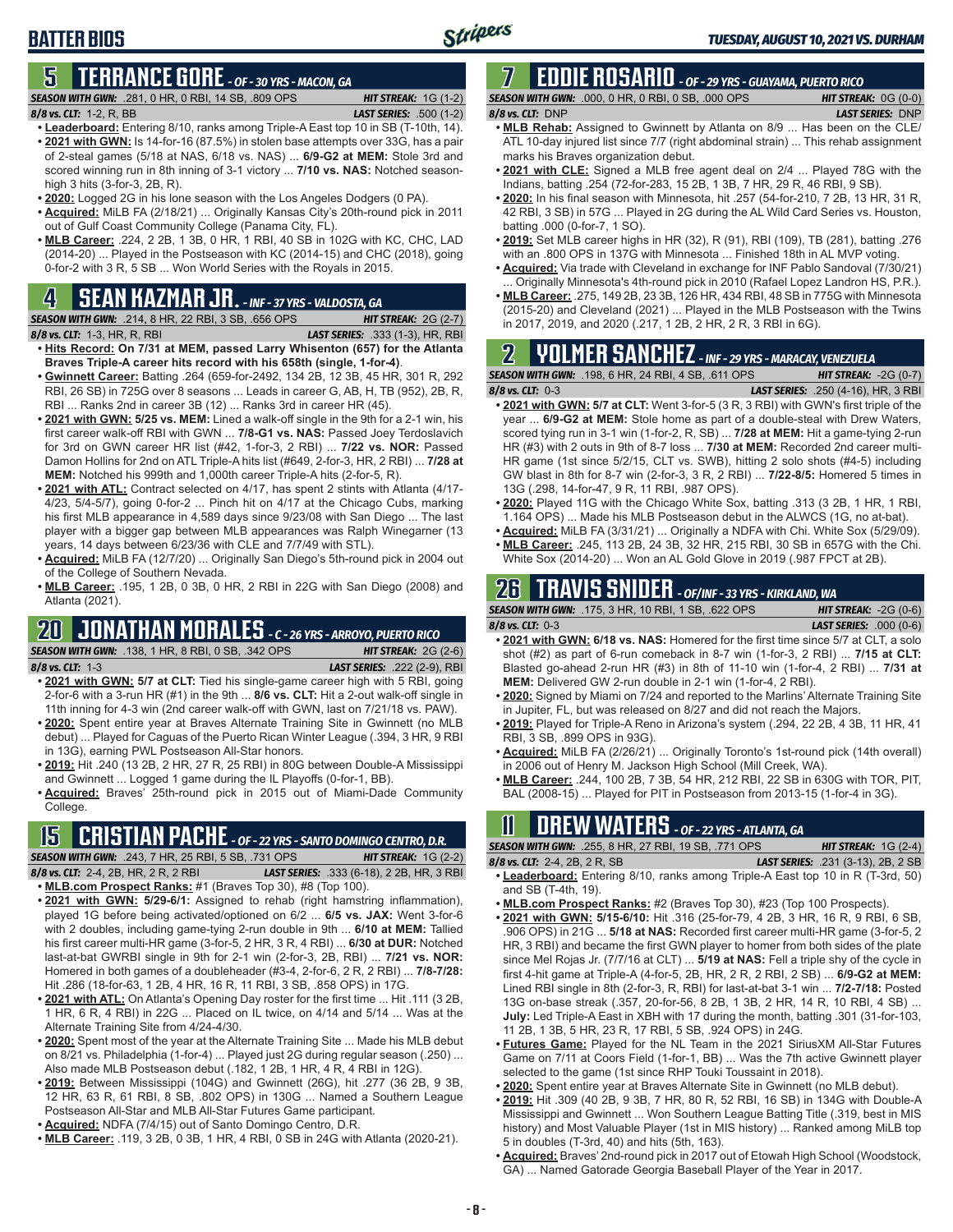## **SEASON SUMMARY**



## **TEAM HIGHS & LOWS**

| <b>OFFENSE:</b>  |  |
|------------------|--|
|                  |  |
|                  |  |
|                  |  |
|                  |  |
|                  |  |
|                  |  |
|                  |  |
|                  |  |
|                  |  |
|                  |  |
|                  |  |
|                  |  |
|                  |  |
|                  |  |
|                  |  |
|                  |  |
|                  |  |
| <b>PITCHING:</b> |  |
|                  |  |
|                  |  |
|                  |  |
|                  |  |
|                  |  |
|                  |  |
|                  |  |
|                  |  |
|                  |  |

#### **DEFENSE:**

| --------                                                        |  |
|-----------------------------------------------------------------|--|
| Most Double Plays Turned, Game  3 (5x, last: 7/16 at Charlotte) |  |
|                                                                 |  |
|                                                                 |  |
|                                                                 |  |
|                                                                 |  |
|                                                                 |  |

Most Wild Pitches, Game ............................................ 3 (4x, last: 7/15 at Charlotte)

# **TEAM MISCELLANEOUS**

| Largest Blown Lead (Loss) 3 Runs (4x, last: 8/6 vs. Charlotte, 5-2, 6-10) |
|---------------------------------------------------------------------------|
|                                                                           |
|                                                                           |
|                                                                           |
|                                                                           |
|                                                                           |
|                                                                           |
|                                                                           |
|                                                                           |
|                                                                           |
|                                                                           |

## **INDIVIDUAL HIGHS & LOWS**

| <b>HITTING (GAME):</b> |                                                                   |
|------------------------|-------------------------------------------------------------------|
|                        | Hits ……………………………………………………………4 (7x, last: Waters, 7/29 at Memphis) |
|                        |                                                                   |
|                        |                                                                   |
|                        |                                                                   |
|                        |                                                                   |
|                        |                                                                   |
|                        |                                                                   |
|                        |                                                                   |
|                        |                                                                   |
|                        |                                                                   |
|                        |                                                                   |
|                        |                                                                   |
|                        |                                                                   |
|                        |                                                                   |

#### **PITCHING (GAME):**

| None |
|------|
|      |

#### **DEFENSE (GAME):**

## **STREAKS**

#### **OFFENSIVE (LONGEST IN 2021 ONLY):**

#### **PITCHING (LONGEST IN 2021 ONLY):**

| <u>THE MINE (2010201 IN 2021 ONE I II</u> |  |
|-------------------------------------------|--|
|                                           |  |
|                                           |  |
|                                           |  |
|                                           |  |
|                                           |  |
|                                           |  |

## **LAST TIME IT HAPPENED (GWINNETT REGULAR-SEASON HISTORY)**

#### **INDIVIDUAL OFFENSE:**

|                                                        | Homers, Both Sides of Plate  Drew Waters (5/18/21 at Nashville)            |
|--------------------------------------------------------|----------------------------------------------------------------------------|
|                                                        |                                                                            |
|                                                        |                                                                            |
|                                                        | Back-to-Back-to-Back Homers  Arcia/Camargo/Demeritte (5/8/21 at Charlotte) |
|                                                        |                                                                            |
|                                                        |                                                                            |
|                                                        |                                                                            |
|                                                        |                                                                            |
|                                                        |                                                                            |
|                                                        |                                                                            |
|                                                        |                                                                            |
|                                                        |                                                                            |
|                                                        |                                                                            |
|                                                        |                                                                            |
|                                                        |                                                                            |
| <b>INDIVIDUAL PITCHING:</b><br>0.0 Inning Porfoot Camo | Novor                                                                      |
|                                                        |                                                                            |

| 9.0-Inning No-Hitter (Solo)Todd Redmond (5/28/10 at Louisville)                 |  |
|---------------------------------------------------------------------------------|--|
| 9.0-Inning No-Hitter (Comb.)  Wooten/Marksberry/Ramirez (6/30/16 at Louisville) |  |
|                                                                                 |  |
|                                                                                 |  |
|                                                                                 |  |
| 21 Consecutive Saves Converted Jairo Asencio (9/6/09-8/8/11)                    |  |
| 25.0-Inning Scoreless Streak Stephen Marek, 25.1 IP (6/6/10-8/2/10)             |  |
|                                                                                 |  |

#### **TEAM OFFENSE:**

|                       | 12 Walks………………………………………………………………………7/15/21 at Charlotte |
|-----------------------|---------------------------------------------------------|
|                       |                                                         |
|                       |                                                         |
|                       |                                                         |
| <b>TEAM PITCHING:</b> |                                                         |
|                       |                                                         |
|                       |                                                         |
|                       |                                                         |
|                       |                                                         |
|                       |                                                         |
|                       |                                                         |
|                       |                                                         |
|                       |                                                         |

#### **TEAM DEFENSE:**

| Turn a Triple Play 6/5/21 vs. Jacksonville (Camargo-Kipnis-Snider) |
|--------------------------------------------------------------------|
|                                                                    |

| <b>TEAM MISCELLANEOUS:</b> |  |
|----------------------------|--|
|                            |  |
|                            |  |